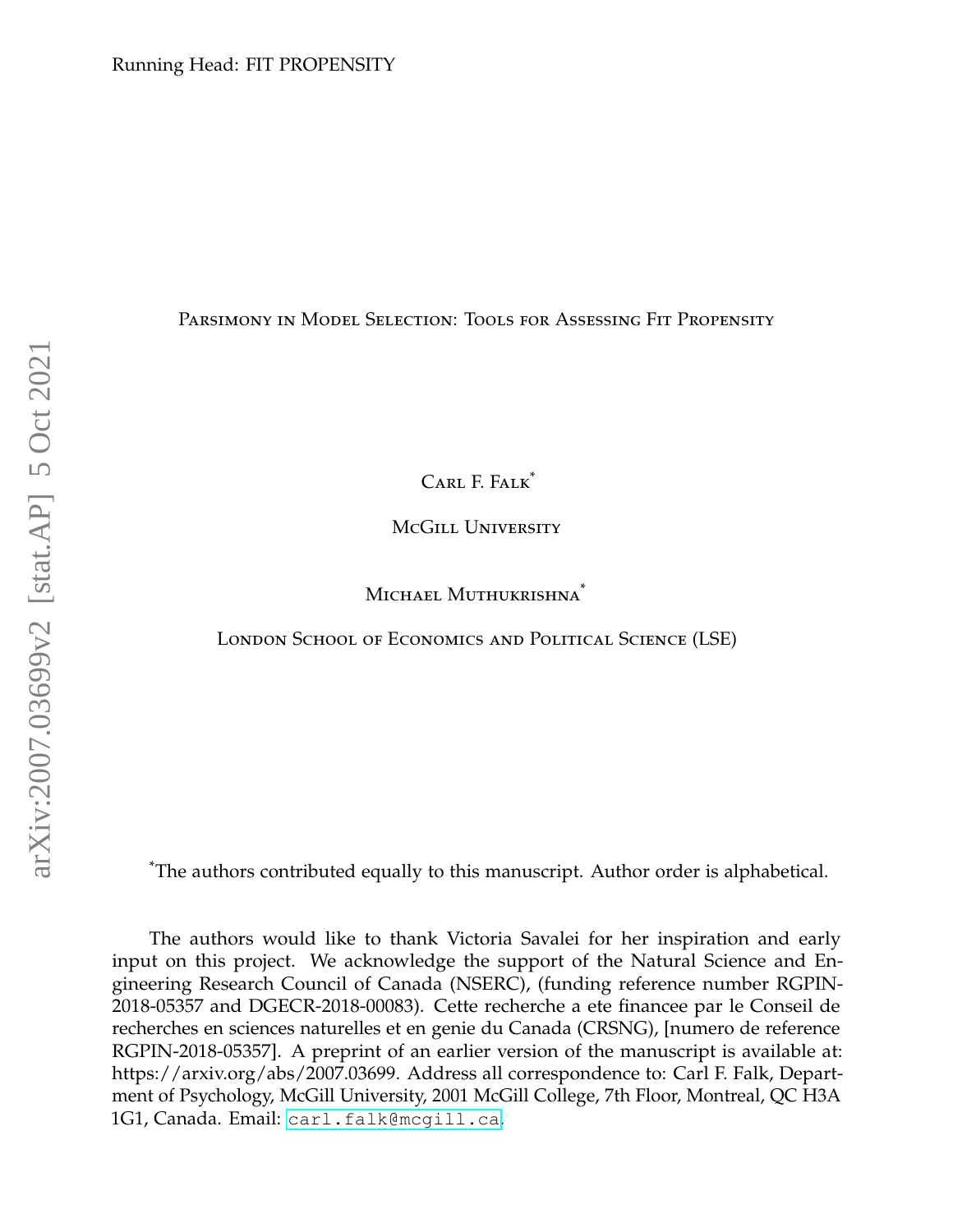# Parsimony in Model Selection: Tools for Assessing Fit Propensity **Abstract**

Theories can be represented as statistical models for empirical testing. There is a vast literature on model selection and multimodel inference that focuses on how to assess which statistical model, and therefore which theory, best fits the available data. For example, given some data, one can compare models on various information criterion or other fit statistics. However, what these indices fail to capture is the full range of counterfactuals. That is, some models may fit the given data better not because they represent a more correct theory, but simply because these models have more *fit propensity* a tendency to fit a wider range of data, even nonsensical data, better. Current approaches fall short in considering the principle of parsimony (Occam's Razor), often equating it with the number of model parameters. Here we offer a toolkit for researchers to better study and understand parsimony through the fit propensity of Structural Equation Models. We provide an *R* package (*ockhamSEM*) built on the popular *lavaan* package. To illustrate the importance of evaluating fit propensity, we use *ockhamSEM* to investigate the factor structure of the Rosenberg Self-Esteem Scale.

**Keywords:** fit indices, parsimony, model fit, structural equation modeling, formal theory, SEM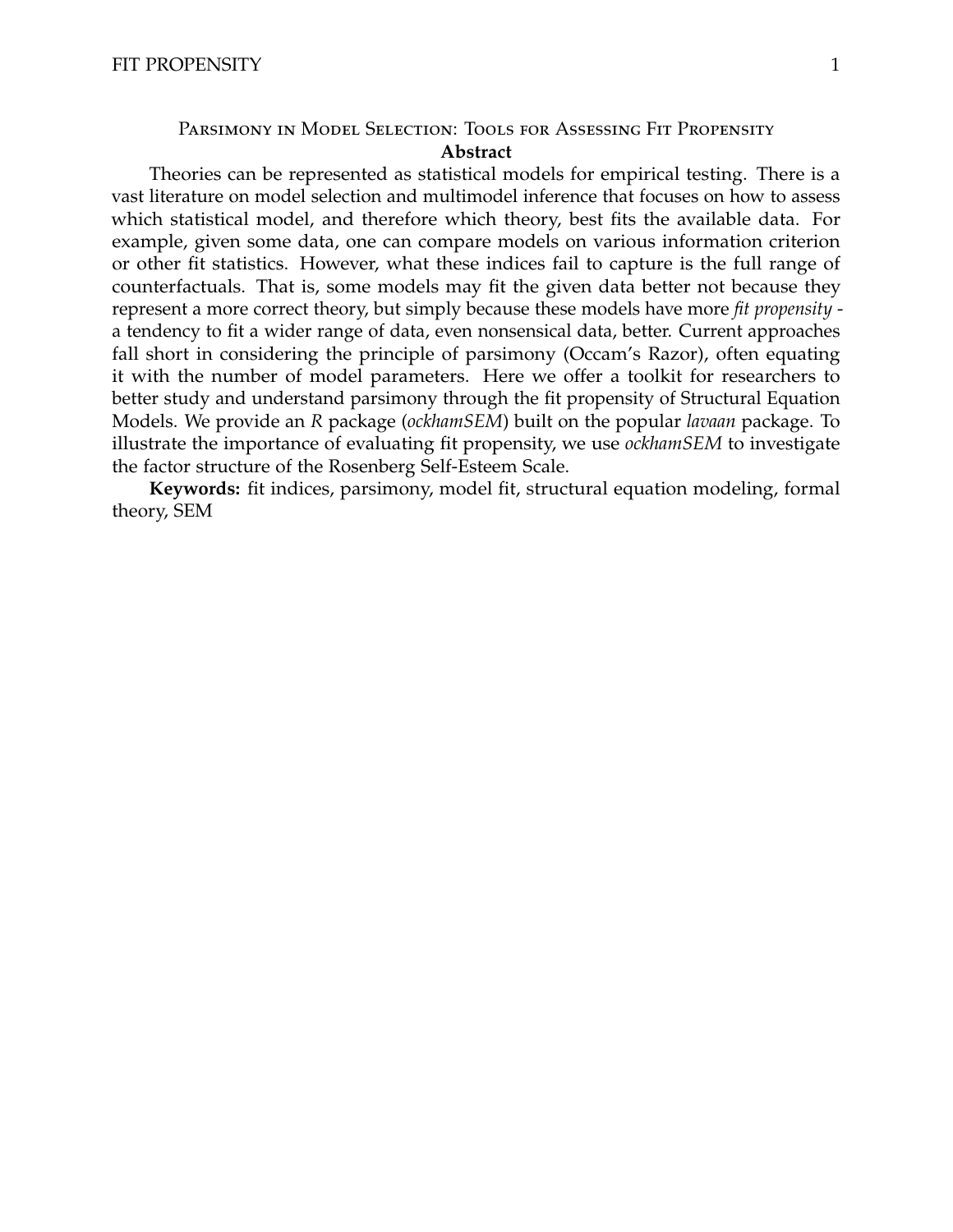### **1 Introduction**

Theories, no matter how beautiful, live and die on the back of data. Structural equation modeling offers a flexible framework for statistically representing complex theories (Bollen & Pearl, 2013; Grace & Bollen, 2008). Given a choice between two or more theoretically plausible structural equation models, the process of model selection and multimodel inference (Burnham & Anderson, 2002) typically involves asking which model is more consistent with the available empirical data. For example, there are many instances in psychological research where a broad (multifaceted) construct is defined, a test is created, and further psychometric work indicates that a multidimensional model fits better than a model that measures a single dimension. Some examples include the number and configuration of possible method factors on scales that include reverseworded items (Reise, Kim, Mansolf, & Widaman, 2016) or whether a random intercept model should be used to model acquiescence bias (Savalei & Falk, 2014), the tradeoff between a correlated factor, hierarchical factor, and bifactor models for constructs such as self-compassion (Neff, Whittaker, & Karl, 2017), alexithymia (Reise, Bonifay, & Haviland, 2013), health outcomes (Reise, Morizot, & Hays, 2007), and so on. In all cases, debates continue over which model is most correct. What is often overlooked is the counterfactual - that a model may not fit the empirical data better because it is a better description of reality, but simply because it has a tendency to fit *any data* better. That is, what is often overlooked is parsimony.

Occam's razor, or the principle of parsimony, is familiar to most scientists. As we teach our students: given the choice between two equally fitting models, all else being equal it is generally preferable to choose the simpler, or more parsimonious, model. What is less well understood is how one might quantify parsimony. One promising approach is the concept of model *fit propensity* (FP; Preacher, 2006) or *complexity* (Myung, Pitt, & Kim, 2005; Pitt, Myung, & Zhang, 2002). Here we will use *fit propensity* to avoid confusion with other uses of the term *complex*. Fit propensity is sometimes described as the "complement"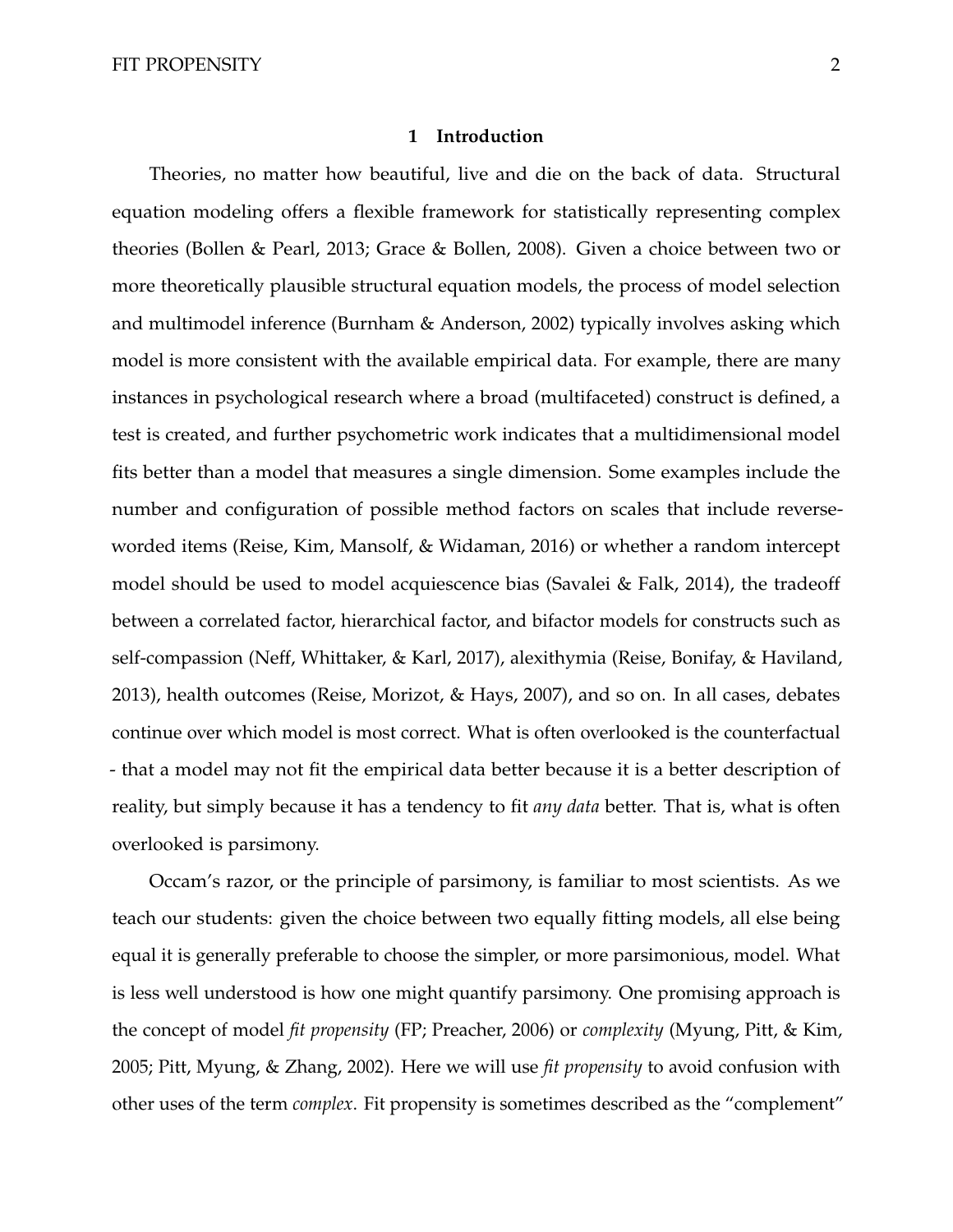#### FIT PROPENSITY 3

of parsimony (Preacher, 2006, p. 230). The basic idea behind fit propensity is that some models will simply do a better job of fitting a wider range of data. These models are less parsimonious. Thus, the process of model selection needs to consider not just model fit, but fit propensity. The ideal theoretically derived model will have both better fit and lower fit propensity than a competing model. But in practice, there is likely to be a tension between fit and fit propensity. In other words, for a model to be both useful and generalizable, a balance must be struck between fitting real data, and parsimony in not also fitting random data (fit propensity can be defined as the propensity to fit random data; Bonifay, 2015; Cudeck & Browne, 1983; Marsh & Balla, 1994; Reise et al., 2013).

Parsimony is sometimes described as a function of degrees of freedom. For example, Marsh & Balla (1994) defined parsimony as "the ratio of degrees of freedom in the model being tested and degrees of freedom in the null model (James et al., 1982; Mulaik et al., 1989)" (p. 188). It is thus tempting to equate parsimony with the degrees of freedom of a model such that fewer estimated parameters (and higher *df*) corresponds to more parsimony. However, it is possible to have models with the same number of estimated parameters, but where one has better propensity to fit random data (Bonifay & Cai, 2017; Preacher, 2006). Indeed, a model may even have more estimated parameters than an alternative, but have lower fit propensity and therefore more parsimony (Pearl & Verma, 1995). The configuration of the model (number of latent factors, paths among variables) and functional form of relationships among variables also affects fit propensity. In sum, prior research has identified both the number of estimated parameters and the functional form or configuration of the model as both contributing to fit propensity (Myung et al., 2005; Preacher, 2006). Thus, fit indices that adjust for degrees of freedom, such as Tucker-Lewis Index (TLI; Tucker & Lewis, 1973), Comparative Fit Index (CFI; Bentler, 1990), and Root Mean Square Error of Approximation (RMSEA; Steiger & Lind, 1980) or commonly used information criterion, such as AIC and BIC that have adjustments based on the number of estimated parameters are coarse in how they treat the role of fit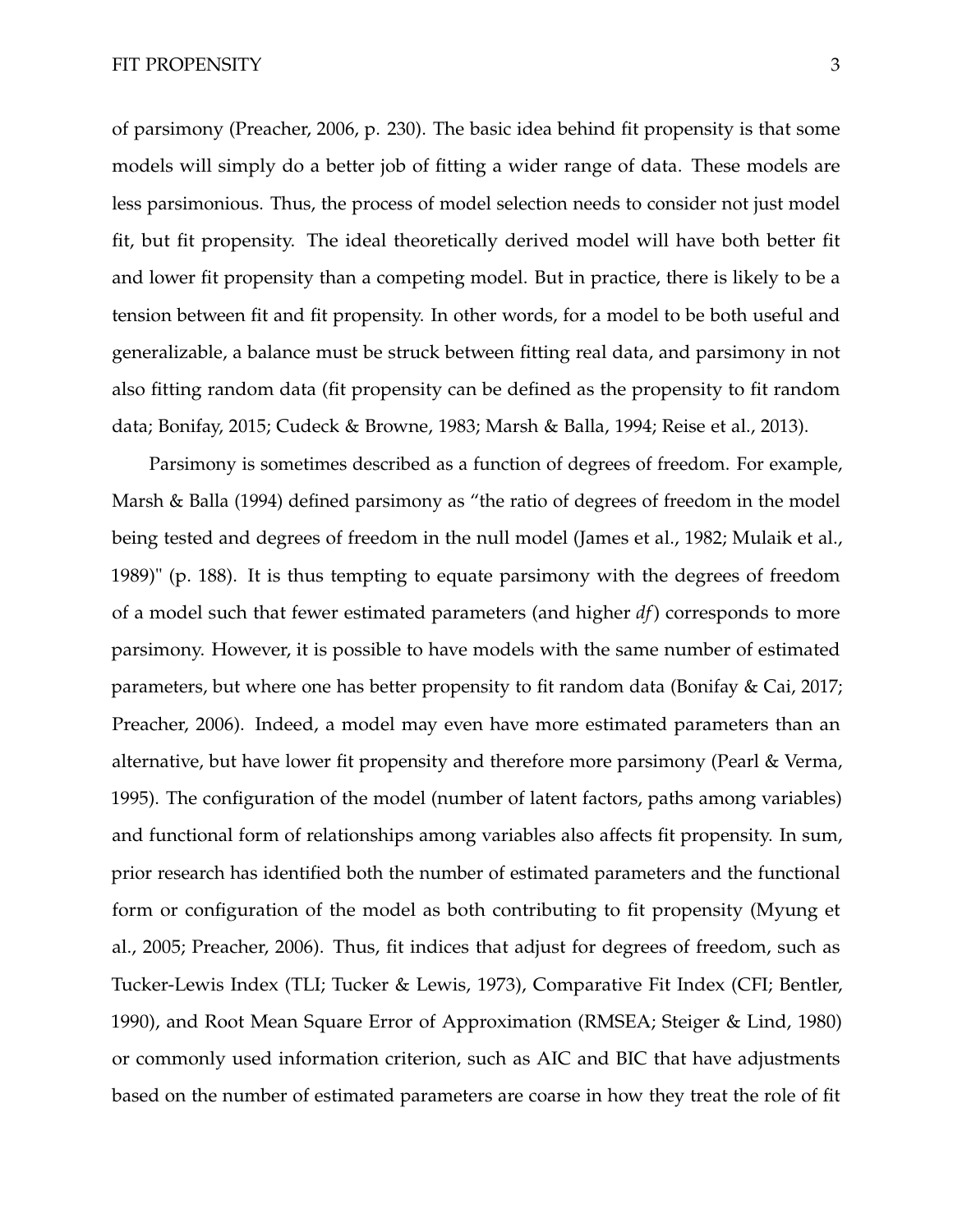<span id="page-4-0"></span>

| Model                                     |                     |  | $\chi^2$ df TLI CFI RMSEA AIC BIC SIC RMSR |                   |      |
|-------------------------------------------|---------------------|--|--------------------------------------------|-------------------|------|
| 1. Correlated Residual 60.59 16 0.97 0.99 |                     |  | 0.05                                       | 26343 26589 26621 | 0.02 |
| 2. Bifactor                               | 154.88 25 0.94 0.97 |  | 0.07                                       | 26437 26638 26652 | 0.03 |
| 3. Correlated Bifactor                    | 135.09 24 0.95 0.97 |  | 0.06                                       | 26413 26619 26632 | 0.02 |
| 4. Single Factor                          | 872.91 35 0.72 0.78 |  | 0.15                                       | 27346 27497 27508 | 0.08 |

Table 1: Rosenberg Self-Esteem Model Fit

propensity in model selection.

# **1.1 Fit Propensity and the Rosenberg Self-Esteem Scale**

To understand the importance of fit propensity, consider the Rosenberg Self-Esteem Scale (RSES; Rosenberg, 1965). The RSES is perhaps the most widely used self-report instrument for the measurement of self-esteem. It contains ten 5-point Likert-type items. The RSES is often used by applied researchers to represent a single construct: self-esteem. Higher scores indicate higher self-esteem for five positively keyed items (items 1, 2, 4, 6, and 7), and five negatively worded or reverse keyed items (items 3, 5, 8, 9, and 10). The RSES is regularly used, but is the subject of ongoing investigations to examine the confirmatory factor analysis models that may represent it; a single factor model rarely fits RSES data adequately. In a recent example, Donnellan, Ackerman, & Brecheen (2016) fit ten different models to RSES data ( $N = 1,127$ ). Of these, three models stood out as having superior fit: 1) A global factor with correlated residuals among positively and negatively worded items<sup>[1](#page-0-0)</sup>; 2) A bifactor model with method factors for positively and negatively worded items; and 3) The same bifactor model, but with correlated method factors (Figure [1\)](#page-5-0). For illustration, we replicated the original analyses using *lavaan* (Rosseel, 2012), and results for these models and a single factor model are presented in Table [1.](#page-4-0)[2](#page-0-0)

<sup>&</sup>lt;sup>1</sup>With one residual fixed to zero for identification.

 $^{2}$ To account for ordered categorical data, maximum likelihood with robust corrections (i.e., estimator="MLR") was employed here and in the original paper.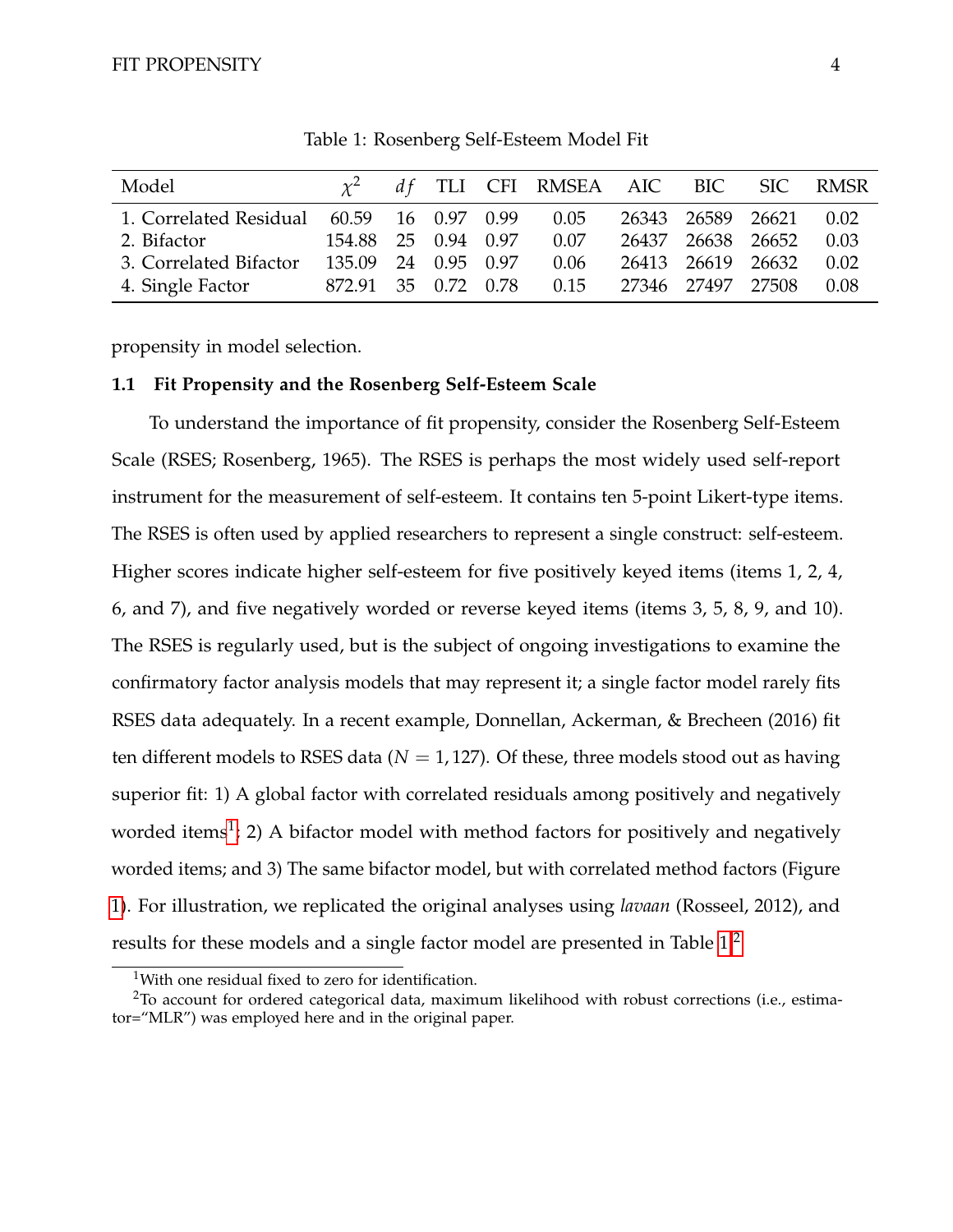<span id="page-5-0"></span>

Figure 1: Rosenberg Self-Esteem Models

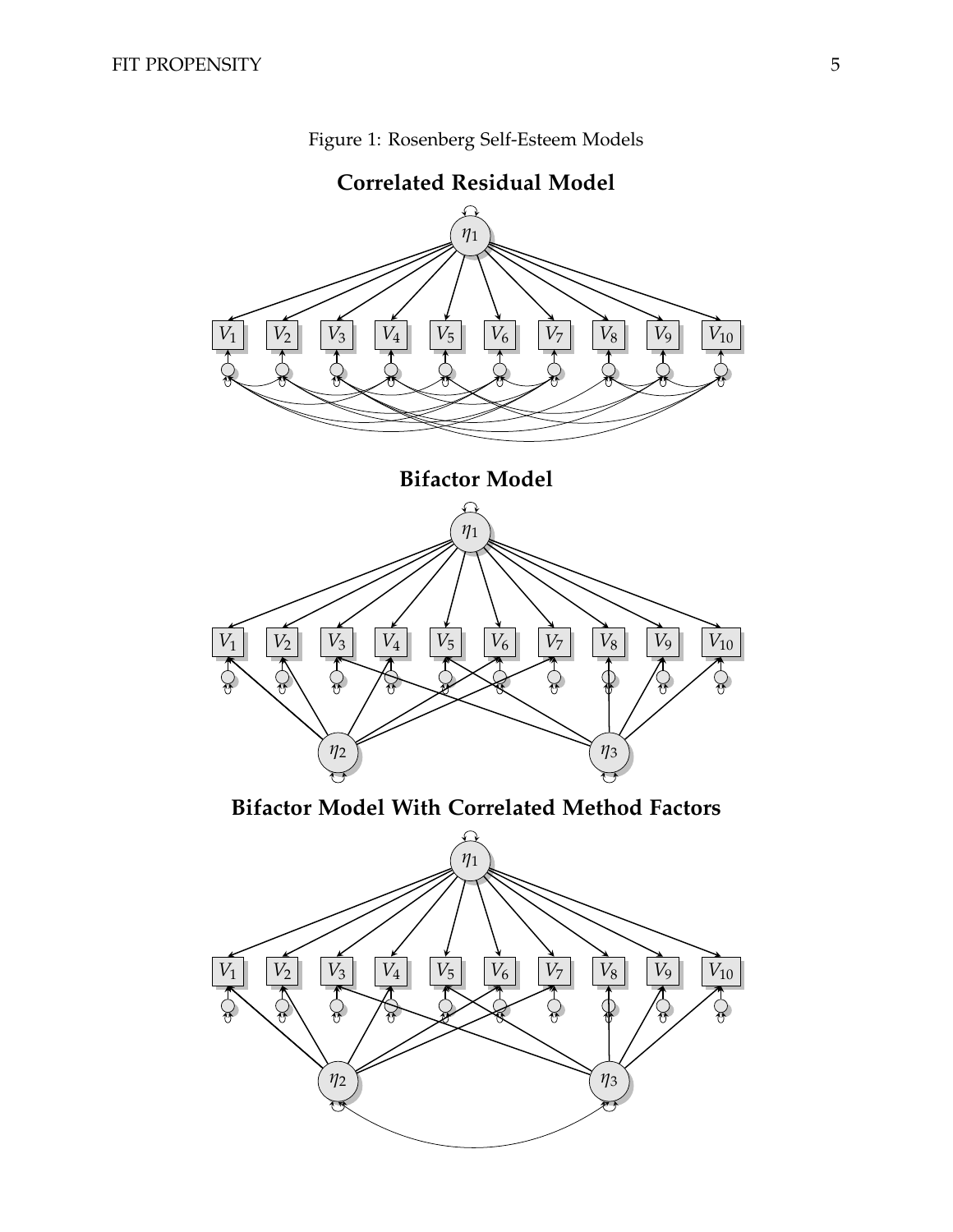On the one hand, such well-fitting models may make intuitive sense. All three models account for additional dependencies beyond a single factor, and may be appropriate to the extent that positively worded items share some dependency, as do negatively worded items. On the other hand, one might question whether these models fit for other reasons. Are they parsimonious? The correlated residual model essentially accomplishes a similar task as the bifactor model in modeling dependencies among similar items, but does so with even more additional model parameters. Does this come with a cost to fit propensity? Indeed, from a traditional standpoint, these models have the most estimated parameters of all ten models examined: 39, 30, and 31, respectively, with only 20 for the single factor model. The original article primarily considered aforementioned fit indices that make adjustments based on degrees of freedom or the number of estimated parameters: TLI, CFI, RMSEA, AIC, and BIC. The only other information regarding model fit are the chi-square test of fit, and root mean square residuals (RMSR) - a transformation of the difference between sample covariances and recovery of covariances by the model. In all cases, there is either no adjustment for parsimony or only a coarse-grained adjustment for degrees of freedom.

Bonifay, Lane, & Reise (2017) argued that the bifactor model may be good at fitting random noise–that it lacks parsimony. For instance, Bonifay and Cai (2017) found that a bifactor model with two uncorrelated method factors had higher fit propensity in general than two hierarchical models with discrete latent variables with the same number of parameters. In also examining the RSES, Reise, Kim, Manslof, & Widaman (2016) found that the bifactor model with uncorrelated method factors helped explain inconsistent response patterns, but that a single factor model was sufficient for the majority of participants. Note that the fit propensity of the additional models considered by Donnellan et al. (2016) have not been studied. One might then also wonder–how much more fit propensity does a correlated residual model have above and beyond a bifactor model? Or, does adding a single correlation among method factors substantially change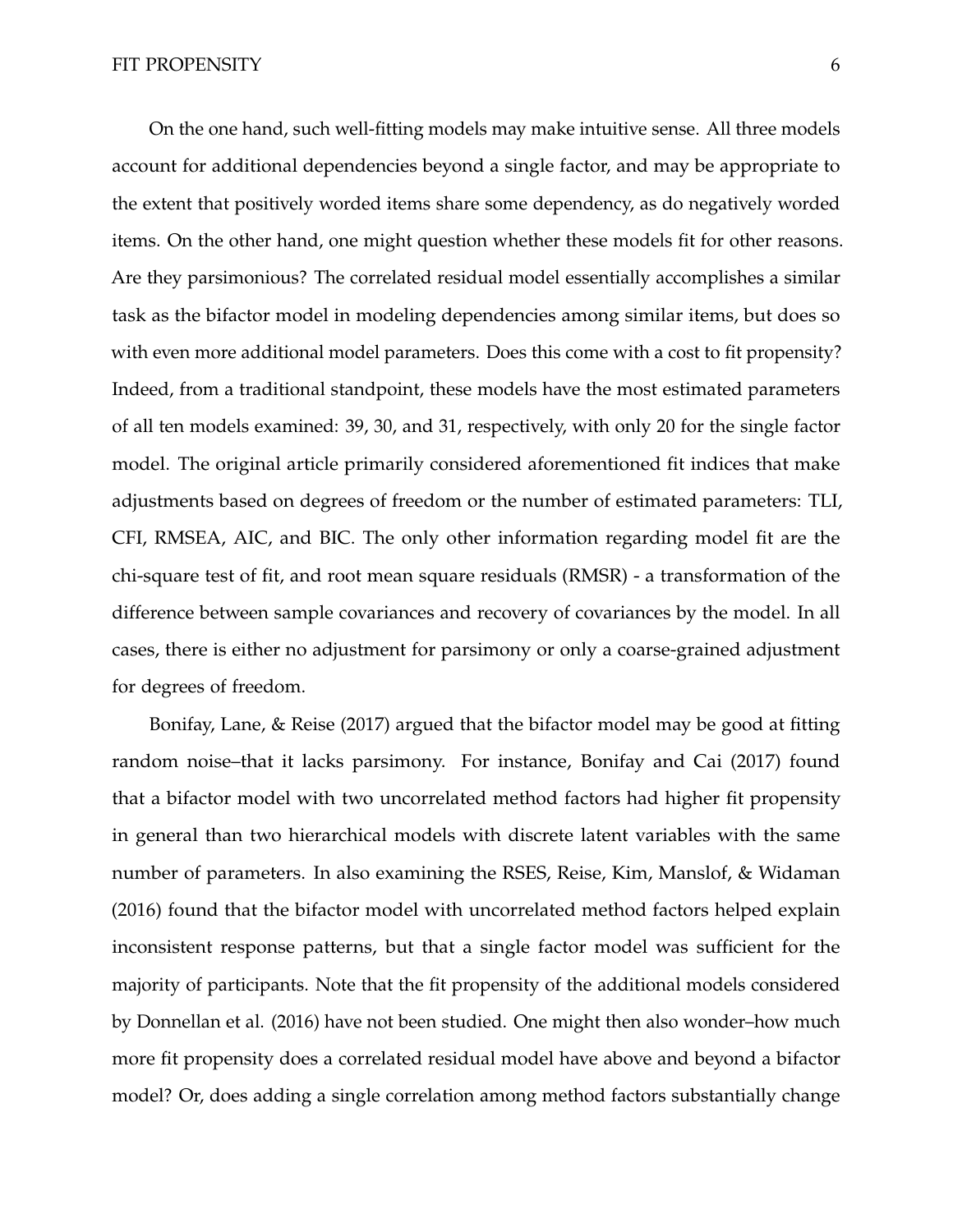fit propensity? How does the fit propensity of such models compare to a single factor model? Does fit propensity correlate with number of parameters? Is it possible that such models tend to fit the data well, not because they are close approximations of reality, but that such models tend to fit any data, even random data, very well? And even more broadly, does relative fit propensity depend on which fit index is examined?

# **1.2 Testing Fit Propensity**

The types of questions we ask above provide clues about parsimony that are not easily answered by number of parameters or traditional fit indices. They can, however, be understood through a study of fit propensity.<sup>[3](#page-0-0)</sup> A popular method of studying fit propensity requires repeated generation of random data from a data space and fitting the models of interest (Preacher, 2006). Information regarding model fit can then be recorded over a large number of replications and summarized to provide a sense of how well the models fit such random data. Preacher (2006) introduced the concept of fit propensity to SEM over a decade ago. Further research has been limited, perhaps in part due to a lack of easy to use and efficient software tools for evaluating fit propensity. Preacher's (2003) original code was written in FORTRAN and had a few limitations, such as a Markov Chain Monte Carlo (MCMC) algorithm that took a long time to generate random correlation matrices, restriction to only positive correlations, use of a lesserknown software program for fitting models (RAMONA 4.0 for DOS; Browne & Mels, 1990 as cited in Preacher, 2006), and support for few fit indices (only RMSR was studied)<sup>[4](#page-0-0)</sup>.

We aim to support further researchers in considering fit propensity of their models by providing an *R* package: *ockhamSEM*. The *ockhamSEM* package offers easy-to-use and highly flexible software built on the popular *lavaan* (Rosseel, 2012) package. We hope that *ockhamSEM* will be used for the study of fit propensity by applied researchers

<sup>&</sup>lt;sup>3</sup>In our replication, an additional fit index, Stochastic Information Complexity (SIC; Hansen & Yu, 2001), is reported and that could be used for adjustment of model fit that is more in line with fit propensity (Bonifay & Cai, 2017; Preacher, 2006), but as we discuss later in this manuscript, does not immediately provide intuitive information regarding fit propensity.

<sup>&</sup>lt;sup>4</sup>We thank Kris Preacher for graciously providing us this FORTRAN code, which also appears in his dissertation.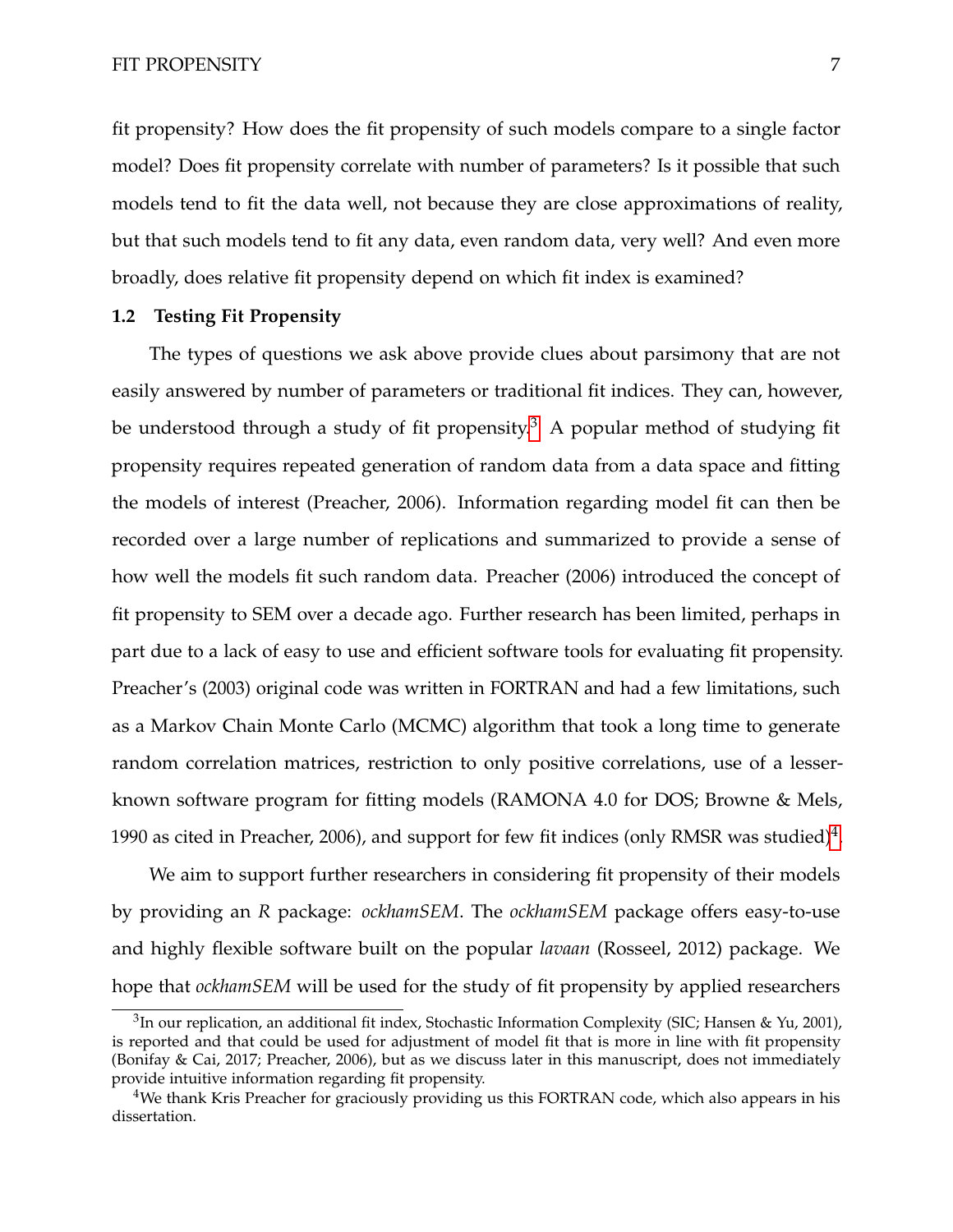investigating models of interest, for classroom demonstrations, or the further study of fit propensity itself and related methodological challenges by quantitative methodologists.

Investigating fit propensity requires generating random correlation matrices, which are computationally intensive. The *ockhamSEM* package provides several innovations in terms of both computational efficiency and the reporting of fit propensity. In particular, random correlation matrices can be generated using the *onion* method by Lewandowski and colleagues (2009), as well as Preacher's original MCMC algorithm. The onion method exploits known properties of elliptically contoured distributions applied to a k-dimensional hypersphere to provide a space of correlation matrices that can be sampled. This sampling results in the generation of correlation matrices much faster than the MCMC method, which involves iteratively generated random draws, where as with many MCMC methods, most are discarded. Using the onion method, thousands of large correlation matrices can be generated in seconds. We discuss these methods in further detail with additional resources in the Appendix.

Calculations can be performed in parallel using the multiple processing cores common in modern personal computers and computing clusters. Random correlation matrices can be restricted to all positive correlations, or both positive and negative correlations (indeed, other arbitrary restrictions can also be implemented). We also provide support for the full range of fit indices available from *lavaan*. Finally, additional numerical and graphical summaries are provided, going beyond those originally presented by Preacher (2006).

Our work is related to some recent research on fit propensity and model similarity. In particular, Bonifay & Cai (2017) describe methods for studying the fit propensity of item response models with categorical observed variables. Given the unification of item response models and SEM under a unified latent variable modeling framework (e.g., Skrondal & Rabe-Hesketh, 2004), this work is related to the present research. However, it does not address continuous observed variables and none of the underlying code was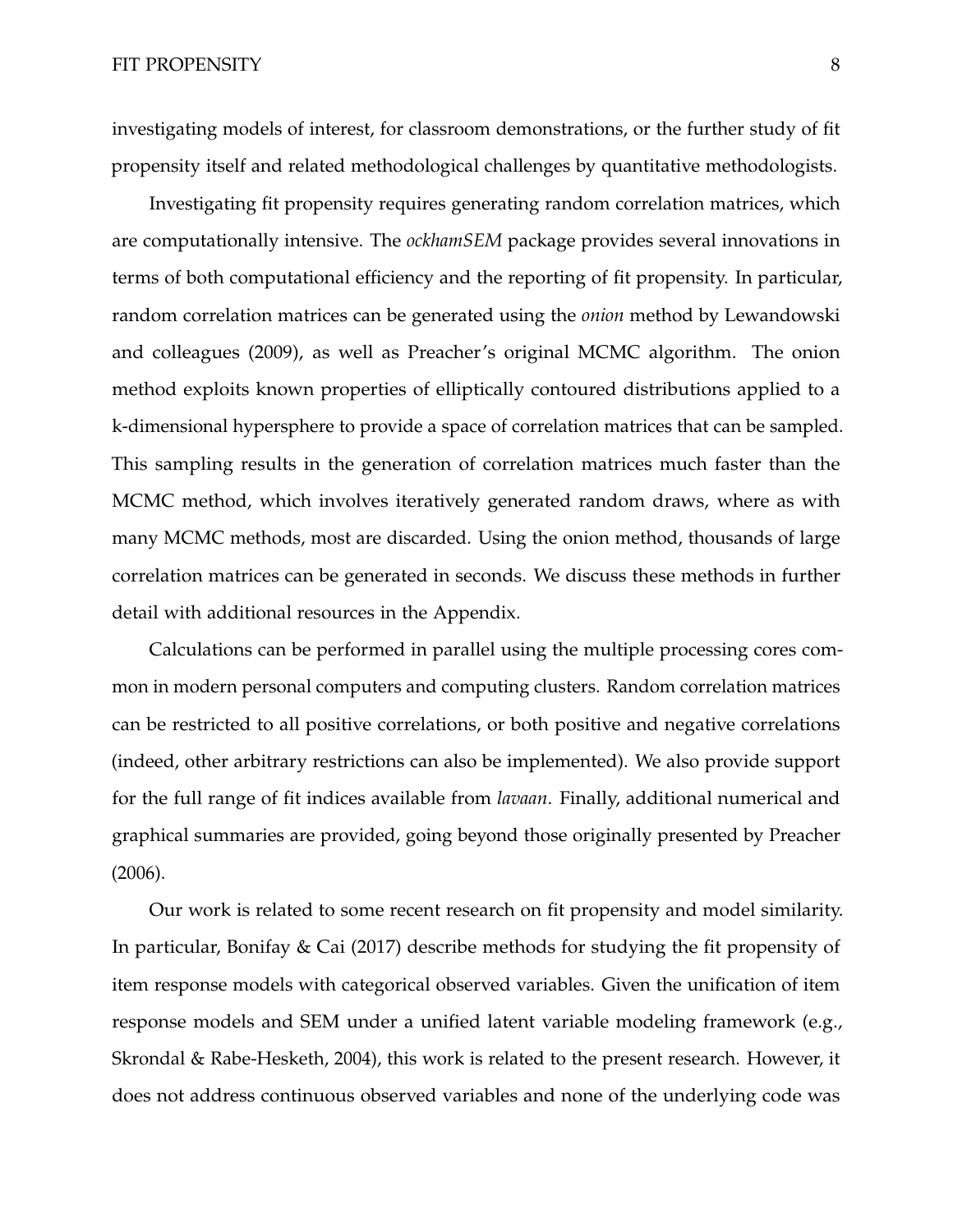provided. We take the "ameoba" plots presented by Bonifay & Cai (2017) as inspiration for some vizualizations we present later in this paper. In addition, Lai and colleagues (2017) address methods for examining model similarity using mostly scatter plots and line graphs of fit indices, and may be helpful for visualizing whether some models are equivalent or nested (but see Bentler & Satorra, 2010). These authors mention difficulty in generating data from random correlation matrices, and instead opt for data generation from a restricted space that is a mixture of the correlation matrices implied by two competing models. Thus, model similarity rather than fit propensity was the main focus of this previous work.

This paper is organized into the following sections. The first section provides a brief description of our implementation of the R code. We then illustrate concepts of fit propensity and basic features of the code in the context of several initial examples from Preacher (2006), and the RSES example. Finally, we conclude with a discussion of additional innovations and alternative ways to compare models.

# **2 Illustrative Examples**

We present three examples to illustrate the basic procedure and concepts used to study fit propensity, including visualization and summaries of results (Table [2\)](#page-10-0). The first two examples expand upon those initially presented by Preacher (2006). We note that while the general pattern of results remains similar in our implementation, there may be minor discrepancies for a number of reasons.<sup>[5](#page-0-0)</sup> The final example concentrates on the debate around the RSES and what a study of fit propensity can provide. The first example is fully illustrated in-text with complete R code. The code for additional examples is available in the Supplementary Materials.

<sup>5</sup>Different SEM program with different default estimation options, different handling of non-converging models (*lavaan* does not allow calculation of some fit indices), etc. Preacher (2006) also used ordinary least squares for estimation, whereas we used maximum likelihood. For this paper, we used *lavaan* version 0.6-5 and R version 3.6.0.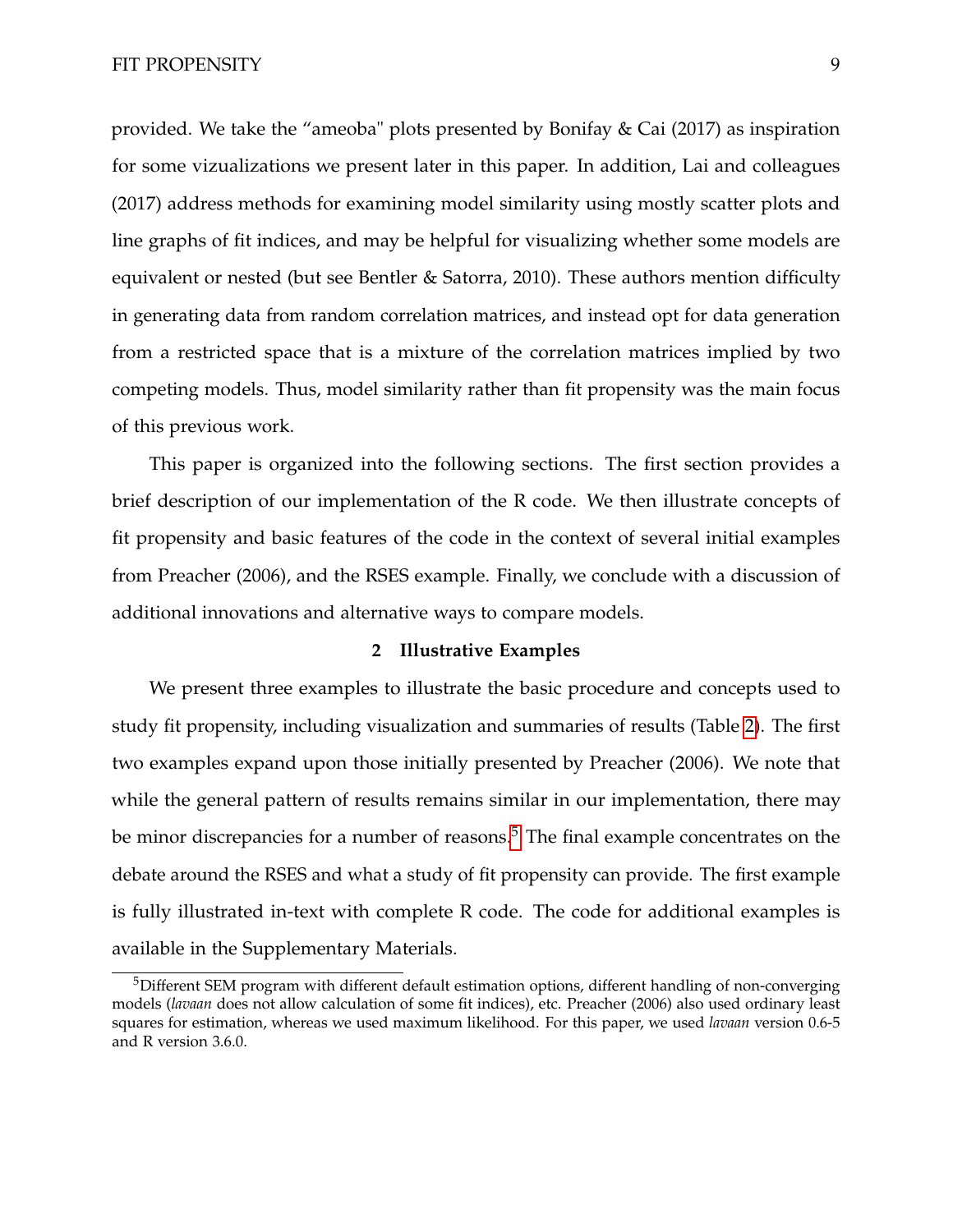<span id="page-10-0"></span>

| Example |               | # Models Model Description   | Main Purpose/Illustrated Features                                                                                                                                       |
|---------|---------------|------------------------------|-------------------------------------------------------------------------------------------------------------------------------------------------------------------------|
| A       | $\mathcal{P}$ | els                          | Two 3-variable mod- Basic use of code, algorithms for correla-<br>tion matrix generation, parallel process-<br>ing, equal df models, empirical ECDF<br>plots, quantiles |
| B       | $\mathcal{P}$ | Factor and simplex<br>models | Positive vs. negative correlations, equal<br>df models, model convergence                                                                                               |
|         | 4             | Four RSES Models             | Other fit indices (CFI, RMSEA, TLI), Eu-<br>ler plots, saving of correlation matrices<br>and fitted models                                                              |

Table 2: Overview of Examples

# **2.1 Example A: Fit Propensity Basics**

We will use the two 3-variable models depicted in Figure [2](#page-10-1) as our first example (See also Preacher, 2006, p. 228). In Model 1A,  $V_3$  is regressed on  $V_1$  and  $V_2$ , with the covariance among *V*<sup>1</sup> and *V*<sup>2</sup> restricted to zero. Model 2A represents a causal chain in which  $V_2$  is regressed on  $V_3$ , which is in turn regressed on  $V_1$ , yet there is no direct path from  $V_1$  to  $V_2$ . These have the same number of estimated parameters (5) and do not represent equivalent models, despite the only difference being the direction of the relationship between  $V_2$  and  $V_3$ . The study of fit propensity is well suited for answering which model has a tendency to yield better fit. Although these models may seem trivially simple, the answer to this question is not so easy to see without the additional work we present below.



<span id="page-10-1"></span>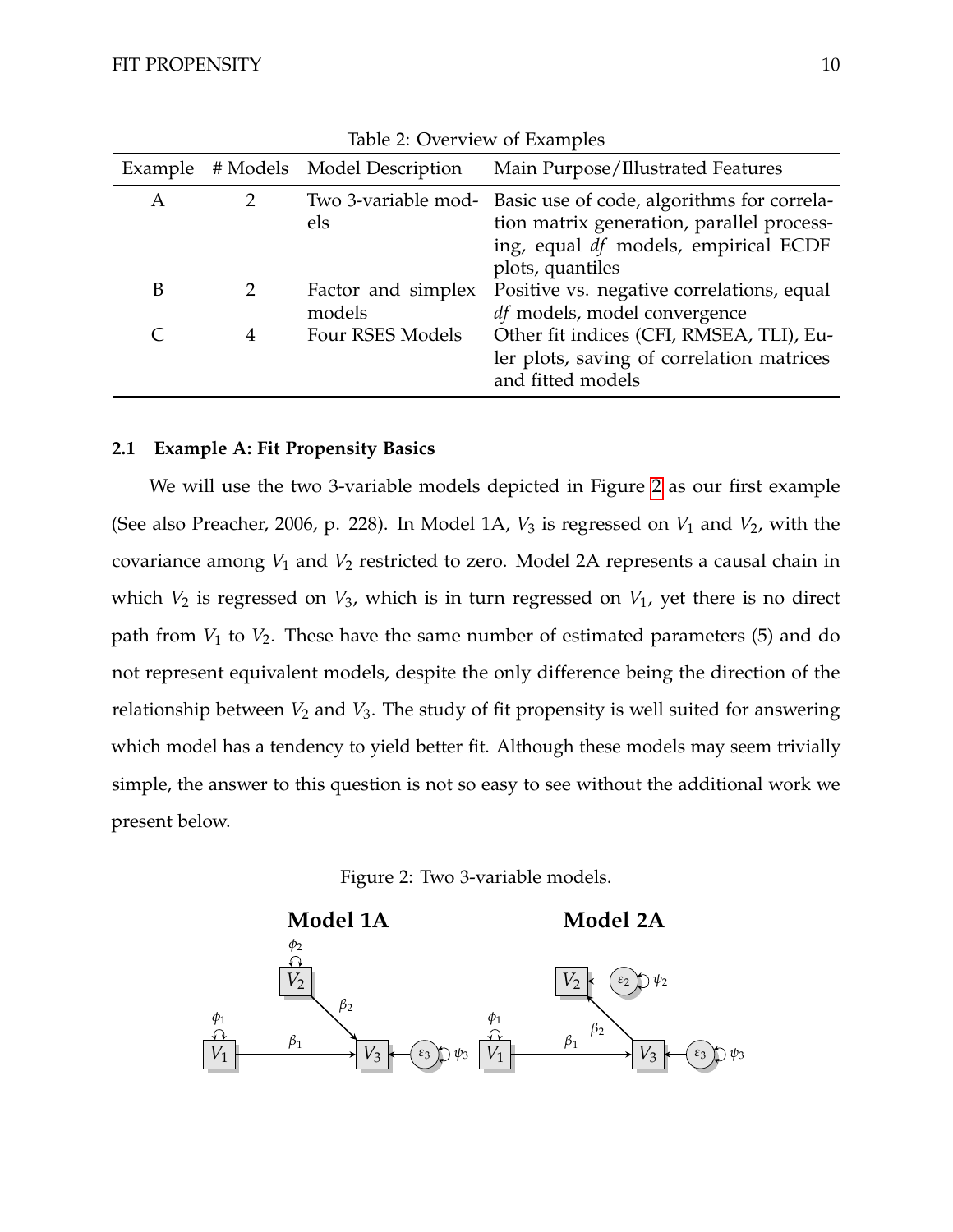# FIT PROPENSITY 11

# **2.1.1 General Procedure and Code**

The procedure to study fit propensity that we illustrate here follows several steps:

- 1. Definition of the model(s) of interest.
- 2. Generation of *n* random correlation matrices.
- 3. Fitting the models of interest to the *n* random correlation matrices.
- 4. Recording information regarding model fit for each model and correlation matrix.
- 5. Summaries of model fit using text, graphical displays, and measures of effect size (e.g., Komolgorov-Smirnov).

The core custom code used in this paper are included in the *ockhamSEM* package<sup>[6](#page-0-0)</sup>. Underlying innovations and the methods for generating random correlation matrices are discussed in the Appendix. The package can be loaded with the following *R* code snippet:

```
library(ockhamSEM)
library(parallel)
```
# **2.1.2 Step 1**

First use *lavaan* model syntax to define Model 1 and Model 2:

```
mod1a <- 'V3 ~ V1 + V2
         V1 \sim 0*V2'
mod2a <- 'V3 ~ V1
          V2 \sim V3
```
Next, two models are fit to data. We expect that this will be the most typical use of studies of fit propensity for applied researchers - two or more substantive models are of interest in particular, because of debates over which is most appropriate for real data. We simply require a fitted *lavaan* model using data that has the same variable names (V1 through V3 in this case) as the above syntax indicates. Alternatively, we may fit the data to some covariance matrix. The following uses the latter strategy in creating an identity

<sup>6</sup><https://github.com/falkcarl/ockhamSEM>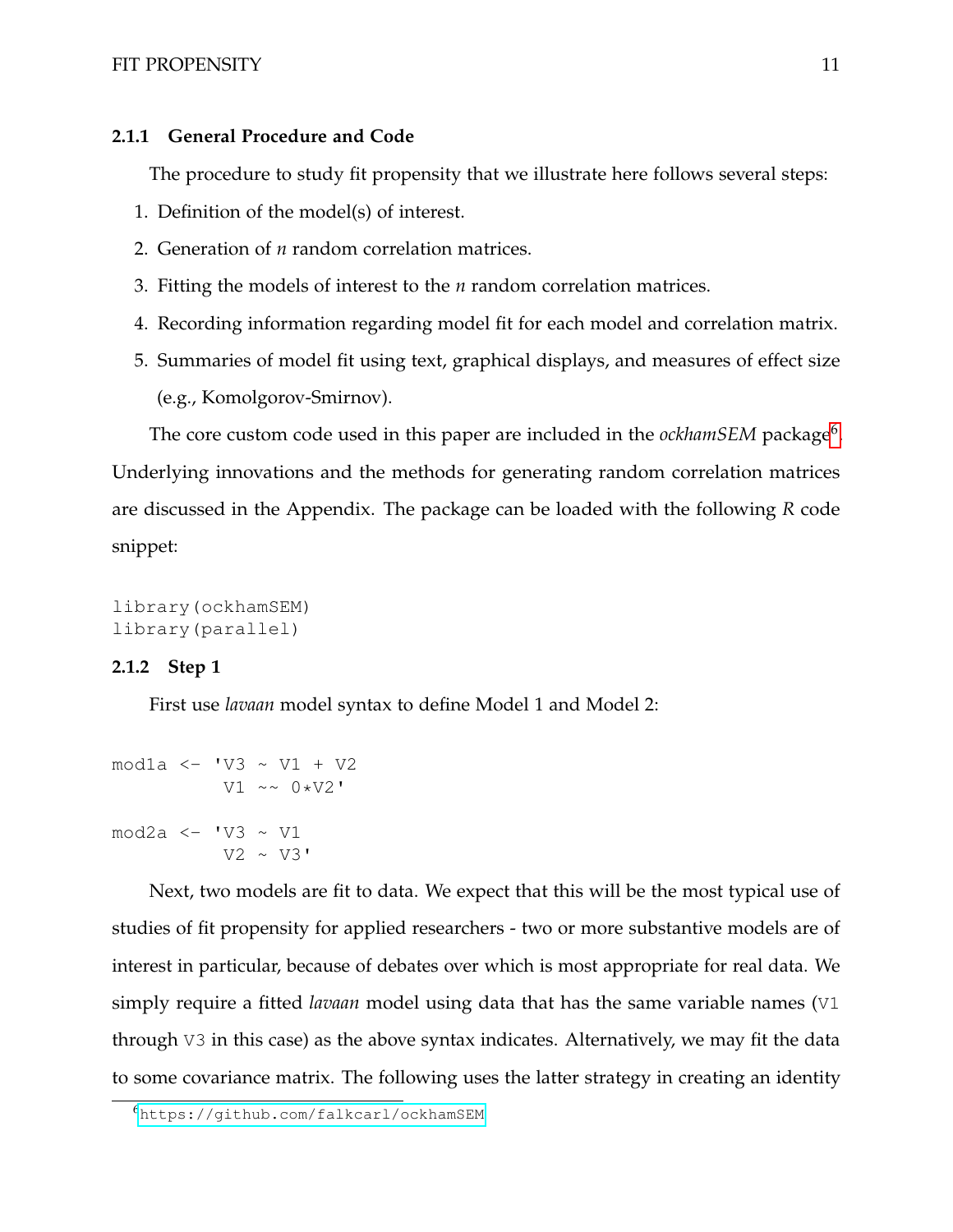#### FIT PROPENSITY 12

# matrix:<sup>[7](#page-0-0)</sup>

p<-3 # number of variables temp\_mat  $\leq -$  diag(p) # identity matrix

# set row and column names colnames(temp\_mat) <- rownames(temp\_mat) <- paste0(" $V''$ , seq(1, p))

We then fit the two models using the sem function from the *lavaan* package, though note that any function that returns a fitted model of class lavaan could be used, such as the cfa, sem, or lavaan functions:

mod1a.fit <- sem(mod1a, sample.cov=temp\_mat, sample.nobs=500) mod2a.fit <- sem(mod2a, sample.cov=temp\_mat, sample.nobs=500)

At *this* step, any special options regarding estimation can be passed to sem. Our later code will attempt to use these options when fitting models for investigating fit propensity. For instance, here we specify a particular number of observations for this data (sample.nobs=500), although for many fit indices of interest this information is inconsequential. One may ask *lavaan* to mimic a different SEM program, use normal theory or Wishart likelihood, use a different optimizer, change the iteration limit for estimation, scale sample covariance matrices by  $(N-1)/N$ , and so on (see help(lavOptions)). As long as any of these options are implemented when defining and fitting initial models, they will be used when the models are fit to randomly generated correlation matrices. However, the ability to do so-called robust corrections or use any estimation approach that requires raw data or a mean structure is not supported; the available options currently must work for model fitting when analyzing only a covariance matrix as input.

#### **2.1.3 Steps 2 through 4**

Generation of random correlation matrices, fitting models to such matrices, and recording model fit are all accomplished by the run.fitprop function in the next code

<sup>&</sup>lt;sup>7</sup>Another viable alternative involves generating data from the true models for 1A and 2A, such as with *lavaan*'s simulateData function.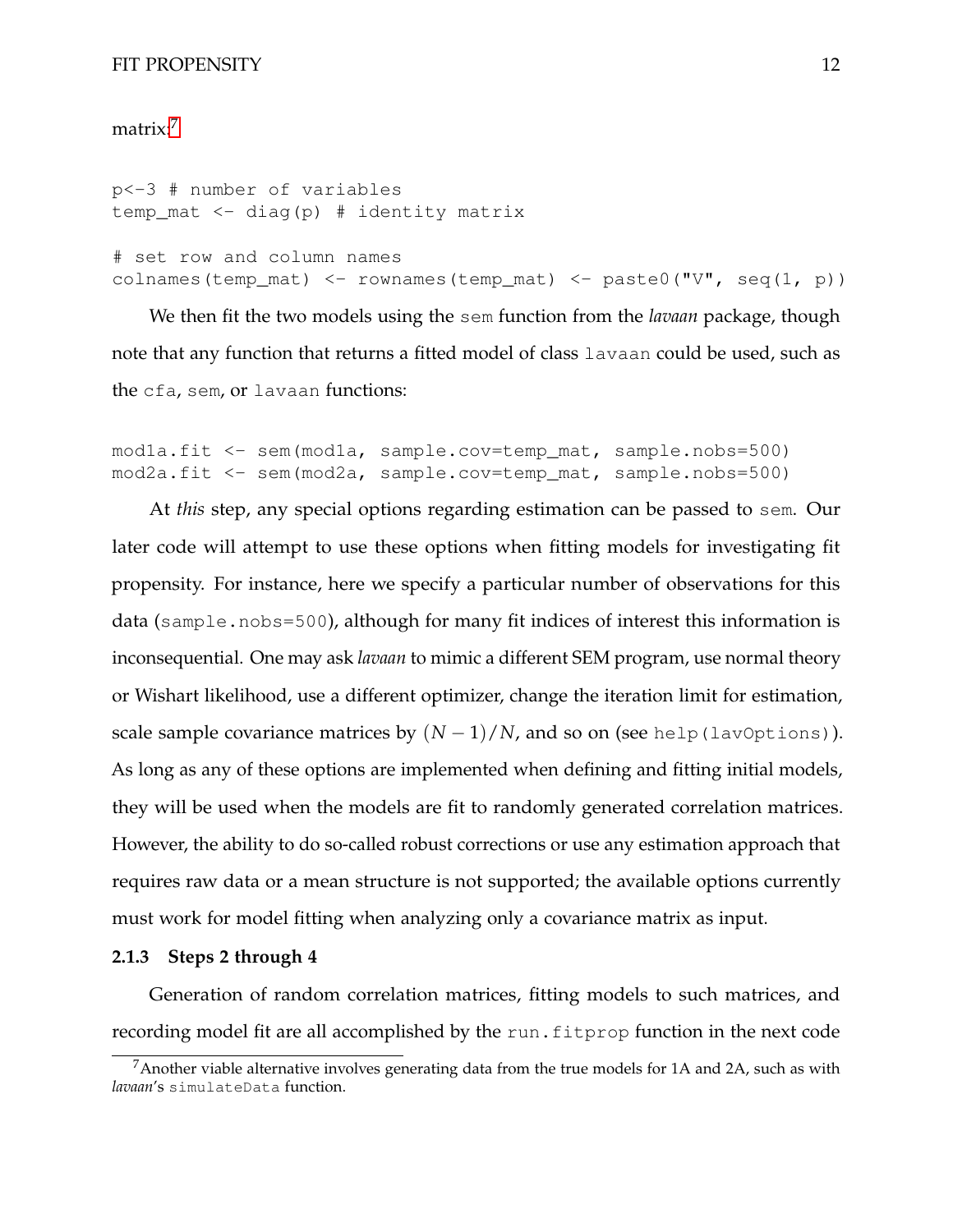snippet:

```
res.on <- run.fitprop(mod1a.fit, mod2a.fit, fit.measure="srmr",
                      rmethod="onion",reps=5000,onlypos=TRUE)
```
The initial arguments to this function are any number of fitted *lavaan* models, such as mod1a.fit and mod2a.fit. The remaining arguments must be named and are only required for taking explicit control over correlation matrix generation and saving of output. The fit. measure argument accepts a character vector that indicates what fit indices will be saved. Anything that matches named output from the fitMeasures command from *lavaan* can be used. Users are encouraged to run this command on already fitted models to see what available fit indices are possible (e.g., fitMeasures (mod1a.fit)). Here, we save only standardized root mean square residual, as indicated by "srmr", which in this case is equivalent to RMSR since analyzed correlation matrices will already be standardized. RMSR is the fit index primarily studied by Preacher (2006) in his work on fit propensity as it provides a sense of model fit, unadjusted for the number of estimated parameters. We generate random correlation matrices using the onion method (rmethod="onion"), requesting 5,000 replications (reps=5000), and restricting to only positive correlations (onlypos=TRUE).

The result of the run.fitprop command in the code above is saved to res.on which is an object of class fitprop with several options regarding output that will be illustrated shortly. Before we proceed, suppose we wished to see whether results differ if we had instead used the MCMC algorithm to generate random correlation matrices. This latter approach should provide replication of Preacher (2006), but may be computationally slow. In this case, we may wish to use parallel processing for faster computations:

```
cl <- makeCluster(8)
res.mcmc <- run.fitprop(mod1a.fit,mod2a.fit,fit.measure="srmr",
                        rmethod = "mcmc", reps = 5000, onlypos=TRUE,
                        cluster=cl)
stopCluster(cl)
```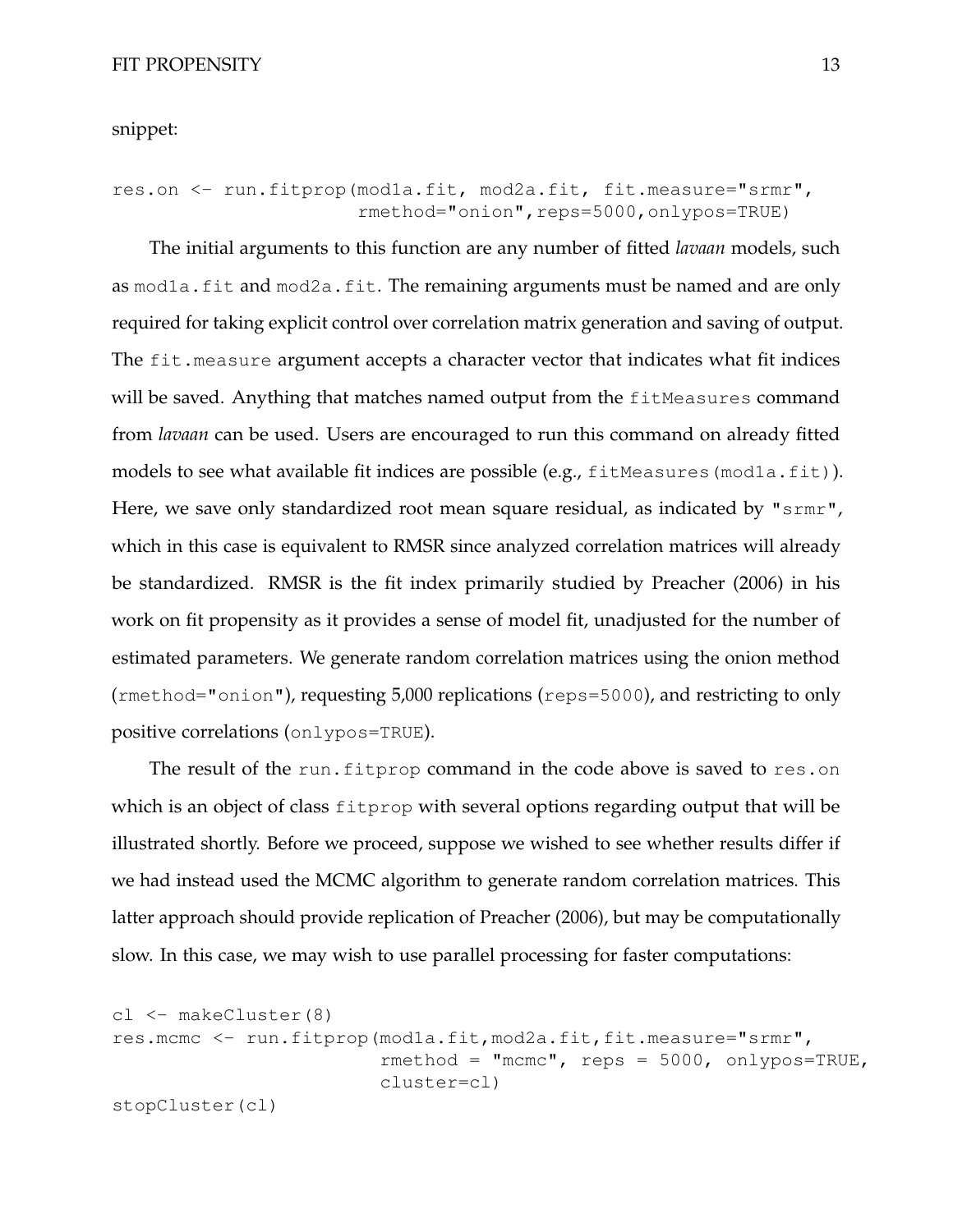We create a cluster with 8 processing cores with the makeCluster command. The result, cl, is then passed to the run.fitprop function using the cluster argument. The change in rmethod to "mcmc" will result in use of the MCMC algorithm for correlation matrix generation. Finally, we shut down the cluster using the stopCluster command after we obtain the results.

# **2.1.4 Step 5**

There are multiple different ways to then summarize results. Preacher (2006) primarily focused on empirical cumulative distribution function (ECDF) plots that we also illustrate here and will describe shortly. In particular, both res.on and res.mcmc are objects of class fitprop for which we have defined a default plot function. This allows us to simply use the plot command successively in order to generate ECDF plots (Figure [3\)](#page-15-0) of the requested fit indices and model(s):

```
plot(res.on)
plot(res.mcmc)
```
The argument savePlot=TRUE can also be specified and the result will be a list of ggplot objects containing ECDF plots corresponding to each fit index. This feature is useful if, for example, the user wishes to modify the legend, title, etc., of the resulting plot or otherwise customize output:<sup>[8](#page-0-0)</sup> For convenience, several additional options can be defined, such as to add custom names (mod.lab) for the two (or more) fitted models and the color palette used by RColorBrewer (Neuwirth, 2014).

```
plot1<-plot(res.on, savePlot=TRUE,
            mod.lab=c("Model 1A","Model 2A"),
            mod.brewer.pal="Set1")
plot2<-plot(res.mcmc, savePlot=TRUE,
            mod.lab=c("Model 1A","Model 2A"),
            mod.brewer.pal="Set1")
```
To explain ECDFs and Figure [3,](#page-15-0) suppose we collect all RMSR estimates for the 5,000

<sup>&</sup>lt;sup>8</sup>Which is how we added all of the plot titles, combined multiple plots into a single Figure, customized axis dimensions and labels, and so on in the present manuscript.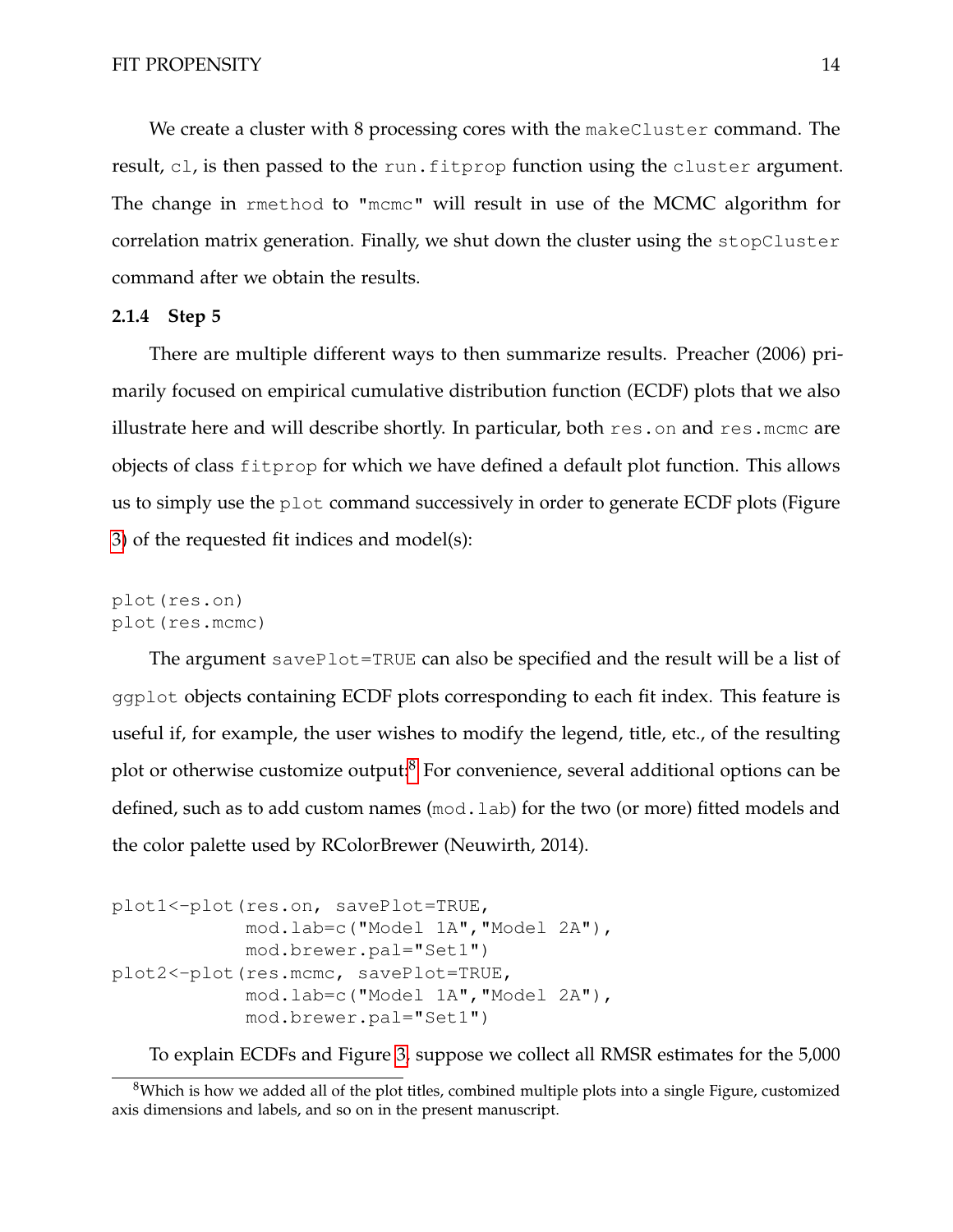

<span id="page-15-0"></span>Figure 3: ECDF plots comparing fit propensity of Models 1A and 2A

fitted models for Model 1A. We then sort these 5,000 estimates in order from lowest to highest. Next, we count the number of RMSR estimates at or below a particular value. For example, "what proportion of fitted models have an RMSR value of .25 or lower? .5 or lower?" Each curve in Figure [3](#page-15-0) displays the answer to this question for each model separately and at many values of RMSR along the x-axis such that the lines appear to be continuous. For example, Model 2A had approximately 75% (or .75 as a proportion) of models that had an RMSR (or srmr) of .25 or better when correlation matrices were generated using the MCMC algorithm (see where .25 on the x-axis intersects with the dotted blue line on the left-hand panel). Model 1A had a smaller proportion (around .57 or so) of cases with an RMSR of .25 or better. This implies that the higher curve (for Model 2A) indicates better fit for more models, and therefore more fit propensity when examining RMSR.

For the most part, the results displayed here replicate those of Preacher (2006): Model 2A appears to have more fit propensity in that there is a higher proportion of RMSR values that are relatively small, and this result tends to hold for both MCMC and Onion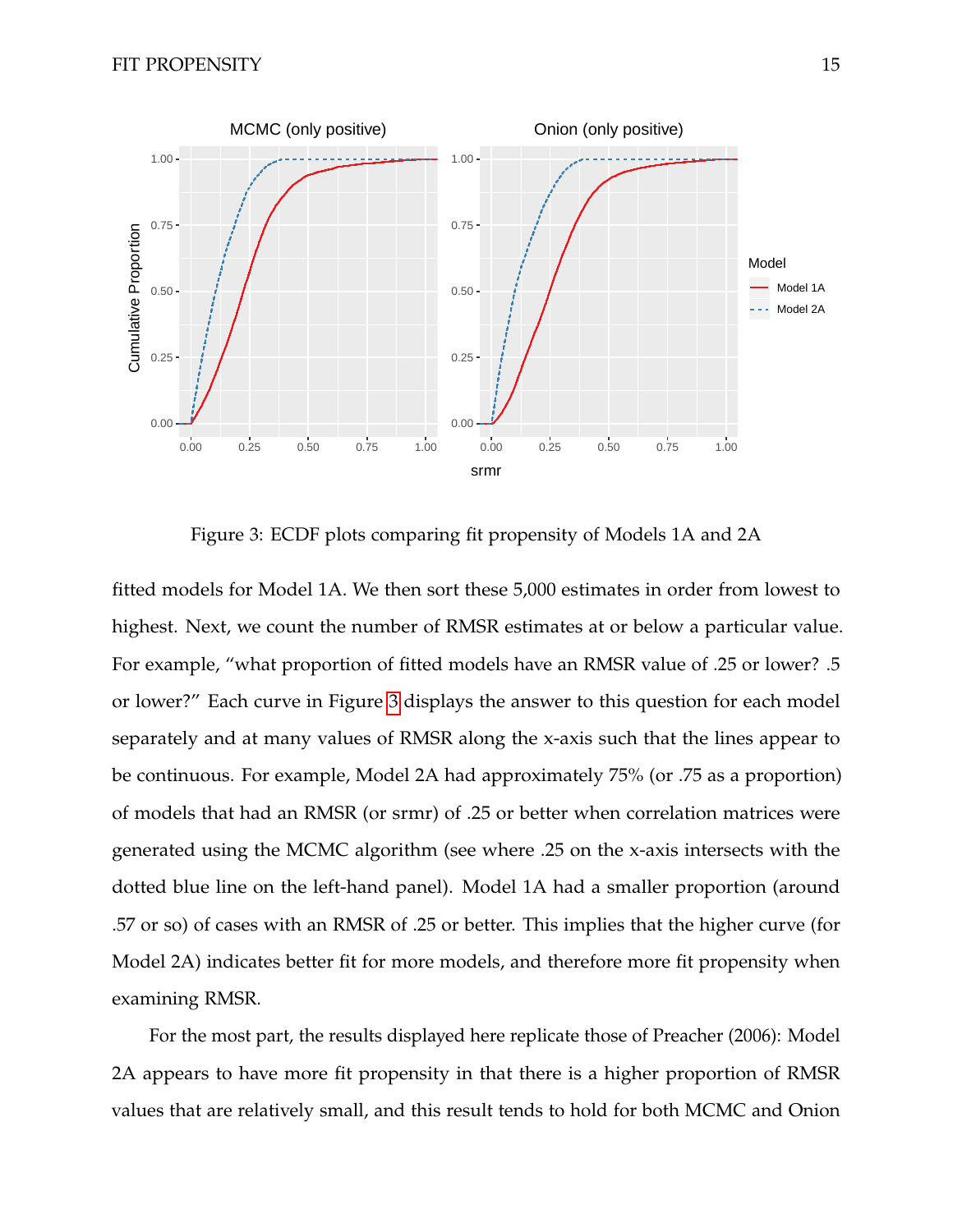methods. Had either correlation matrix generating method allowed for both positive and negative correlations, the basic pattern in fit propensity regarding Models 1A and 2A would have been similar and the interested reader is encouraged to verify this assertion.

Default print and summary methods are also available for fitprop objects. summary will provide some diagnostic information regarding whether any nonconvergent models were encountered, selected quantiles of the resulting fit statistics, and effect sizes to help quantify the differences in fit between estimated models. For example, instead of eyeballing Figure [3,](#page-15-0) we can ask for the value of srmr that corresponds to a cumulative proportion of .25, .5, and .75 for both models using the following:

summary(res.mcmc, probs=c(.25,.5,.75)) ## ## Quantiles for each model and fit measure: ## ## Model 1 ## srmr ## 25% 0.134 ## 50% 0.229 ## 75% 0.330 ## ## Model 2 ## srmr ## 25% 0.047 ## 50% 0.105 ## 75% 0.187 ## ## Information about replications for each model and fit measure: ## ## Model 1 ## ## Mean across replications ## srmr ## 0.298 ## ## Median across replications ## srmr ## 0.229 ## ## Number of finite values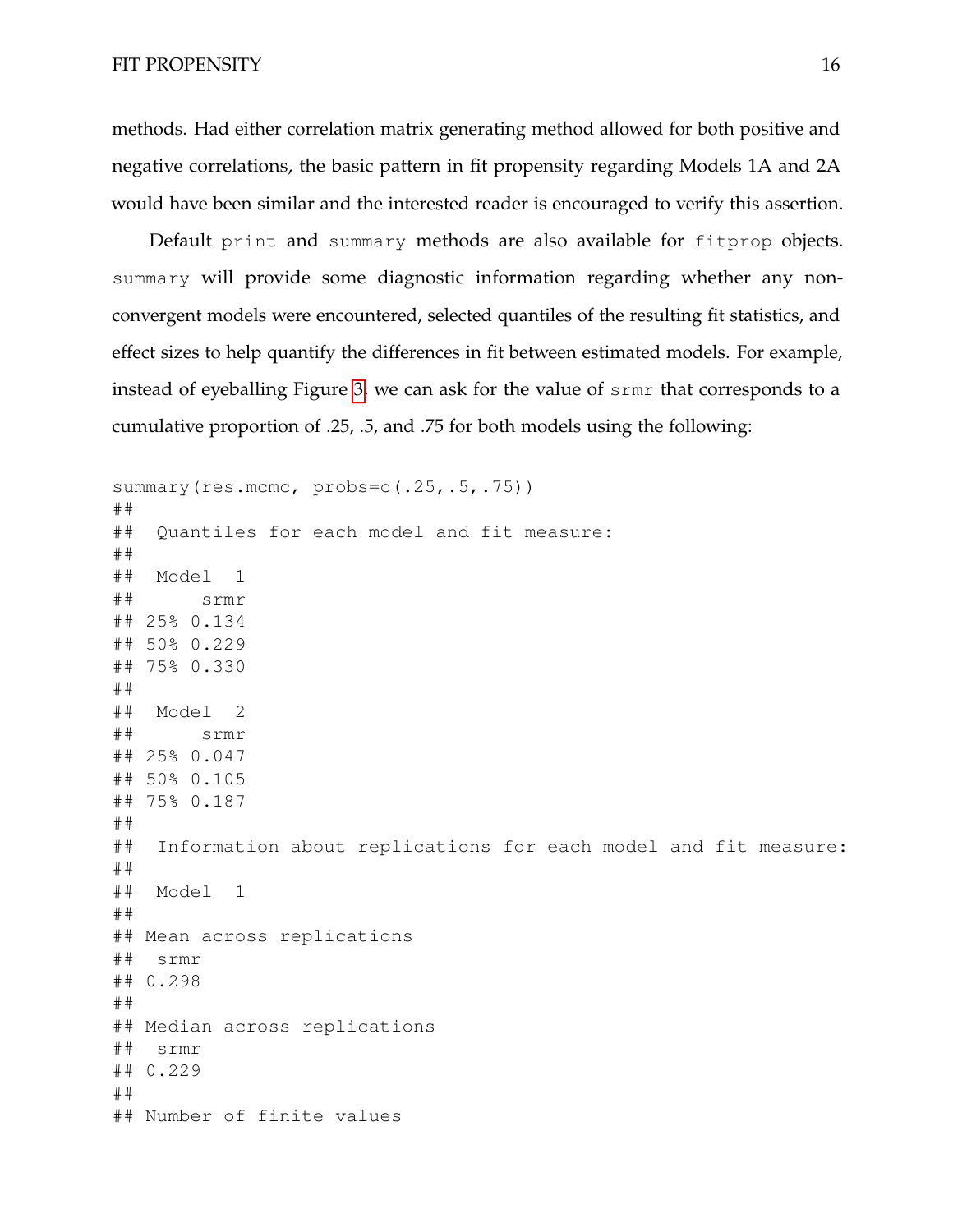```
## srmr
## 5000
##
## Number of NA values
## srmr
## 0
##
## Model 2
##
## Mean across replications
## srmr
## 0.123
##
## Median across replications
## srmr
## 0.105
##
## Number of finite values
## srmr
## 5000
##
## Number of NA values
## srmr
## 0
##
## Effect Sizes for Differences in Model Fit:
##
## srmr
##
## Model 1 vs. Model 2
## Cohen's d: 0.607
## Cliff's delta: 0.512
## Komolgorov Smirnov: 0.374
```
These results tell a similar story to the graphical summaries provided. For example, 50% of Model 1A results had an RSMR of .229 or lower, whereas 50% of Model 2A had an RSMR of .105 or lower. Alternatively, one may examine the mean or median values for RMSR. We also see that there were apparently no models where non-convergence was a problem, since there are no NA values for any srmr estimates.

At the end of the output, differences between all estimated models and all recorded fit indices are quantified using three effect sizes: Cohen's *d* (Cohen, 1988), Cliff's delta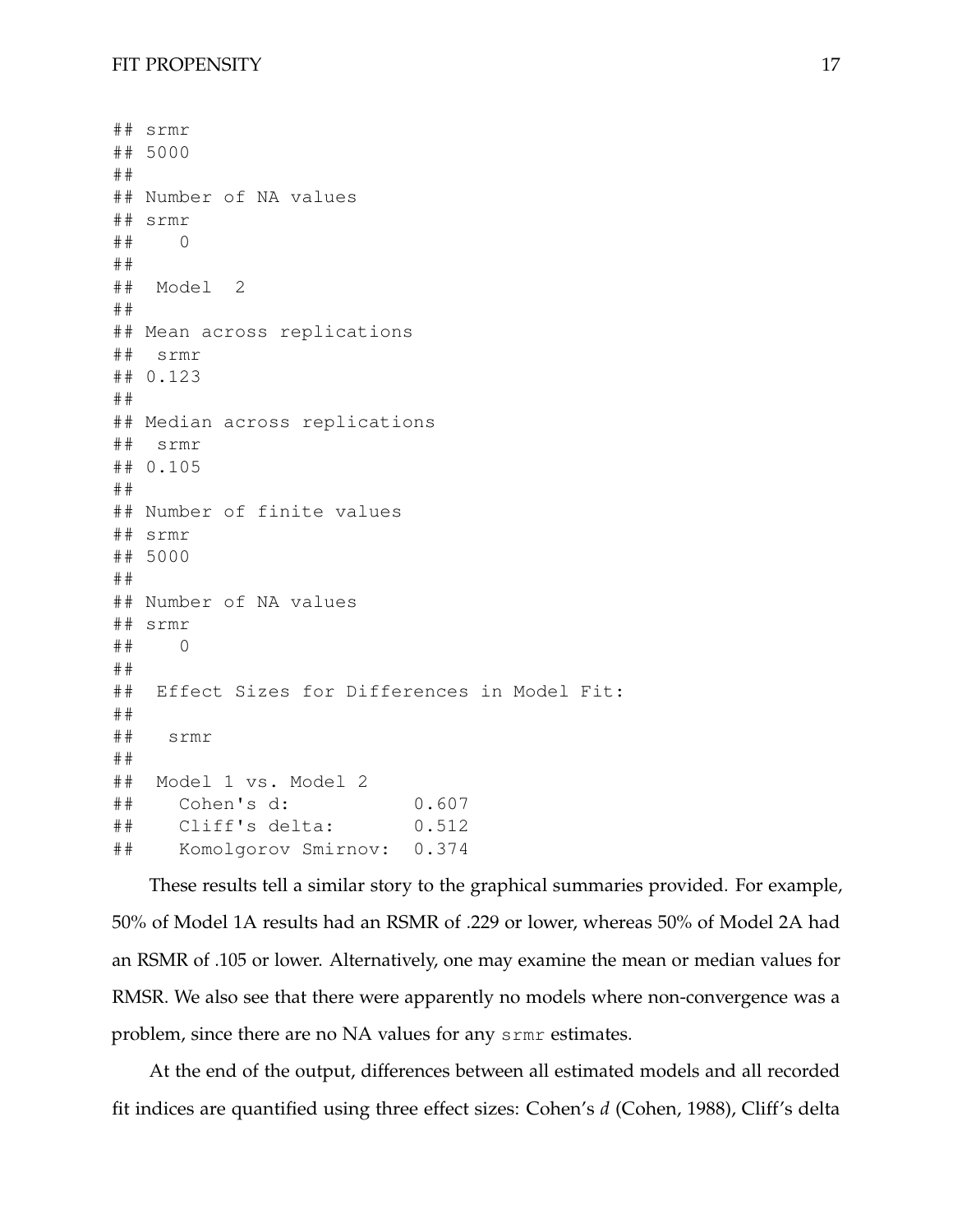(Cliff, 1996), and a Komolgorov-Smirnov coefficient (K-S). Although additional effect sizes could be easily added, we initially chose these three for several reasons. First, Cohen's *d* is likely familiar to many researchers in the social sciences. Here, we see that a value of .61 is observed, which is typically considered as between a "medium" and "large" effect size in research settings. Here it is indicating that Model 1A's distribution for RMSR is on average .61 SD higher than Model 2A. Cohen's *d* has a nice conceptual interpretation as the number of standard deviation units that separate the RMSR distributions for Models 1A and 2A. Since Cohen's *d* is typically not considered a robust effect size measure (e.g., Wilcox, 2012), we included Cliff's delta, which is robust to outliers and skewness, and K-S as additionally sensitive to variability across two distributions. These may be more unfamiliar to researchers.

Conceptually, Cliff's delta is a difference between two probabilities: 1) the probability that a value in the first distribution is greater than that in the second; and 2) the probability that a value in the second distribution is greater than that in the first. It is computed in part by comparing each observation from one distribution versus all observations in a second distribution. Cliff's delta ranges between -1 and 1, with values close to zero indicating no difference between two distributions. The K-S coefficient is the maximum difference between two ECDFs over all cumulative probabilities of some measure (in our case, a given fit index). Therefore, as ECDFs also are bound between 0 and 1, K-S ranges between 0 and 1, with 1 indicating a larger discrepancy between two distributions.<sup>[9](#page-0-0)</sup> To our knowledge, there are no accepted guidelines for Cliff's delta or the K-S statistic equivalent to "small", "medium" and "large" for Cohen's d, in part because the statistics are readily interpretable. For example, in the output above, the difference in probabilities is 51.2% with values tending to be higher in Model 1, and the largest discrepancy in ECDFs is .374.

<sup>&</sup>lt;sup>9</sup>Although K-S could also yield a *p*-value, this value would largely be dependent on the number of replications chosen for the fit propensity analysis.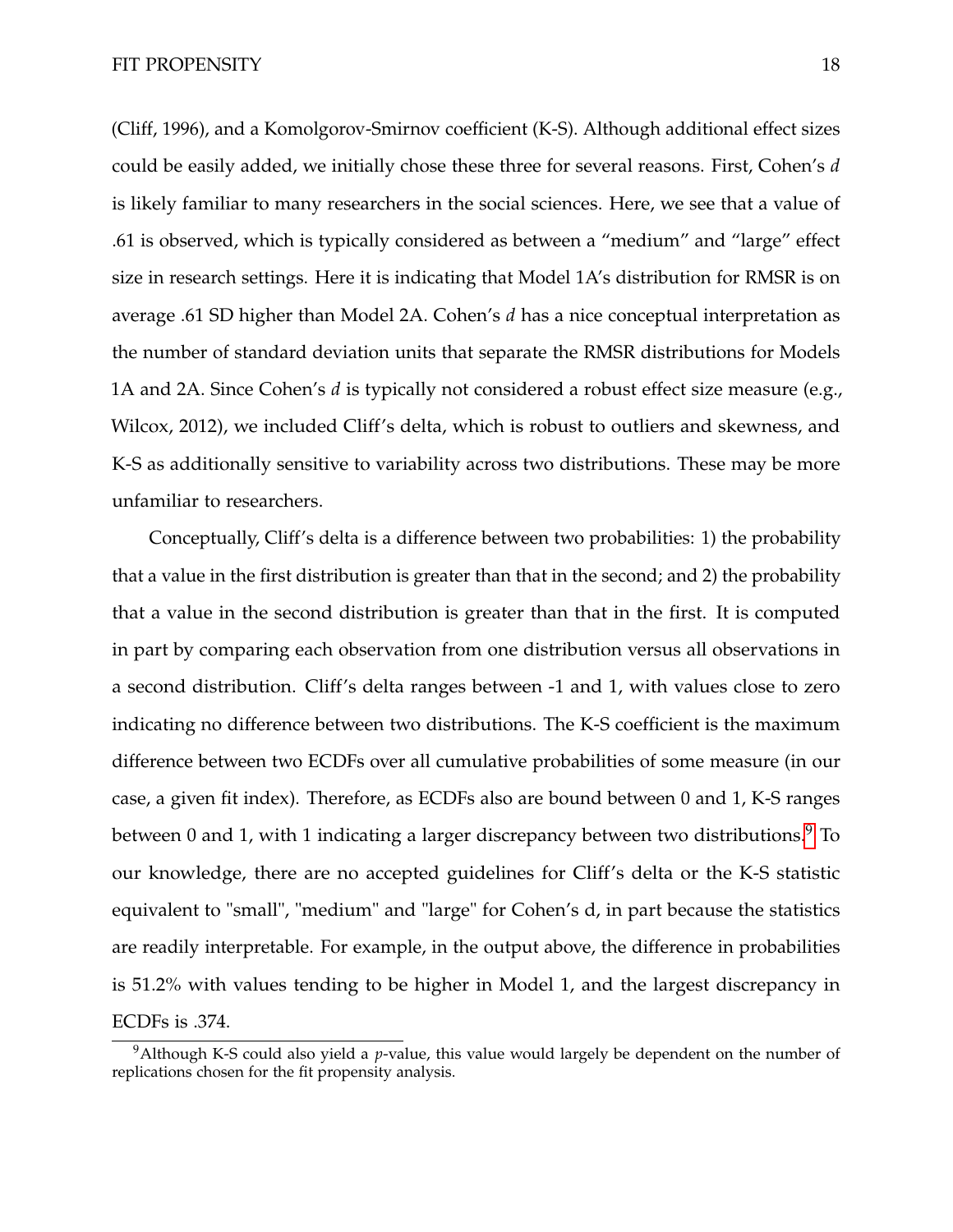# **2.2 Example B: Simplex model versus factor model**

<span id="page-19-0"></span>Next, we extend an example given by Preacher (2006) in which we compare a simplex model (1B) with a single factor model with a loading equality constraint for the second and third loadings (2B; Figure [4\)](#page-19-0).

Figure 4: Simplex and constrained factor analysis model.



Although it seems unlikely that researchers would consider these two alternative models for the same dataset, they have the same degrees of freedom and will yield different fit propensity. Furthermore, these examples are useful for demonstrating the impact of a restriction on the data space. In particular, we compared the fit propensity using srmr for these two models by crossing two conditions: Correlation matrix generation (MCMC versus Onion) and positivity of correlations (all positive versus positive and negative). The option for obtaining both positive and negative correlations can be achieved by setting onlypos=FALSE when using the run.fitprop command.<sup>[10](#page-0-0)</sup>

 $10R$  code for this and for all following examples appears in Supplementary Materials.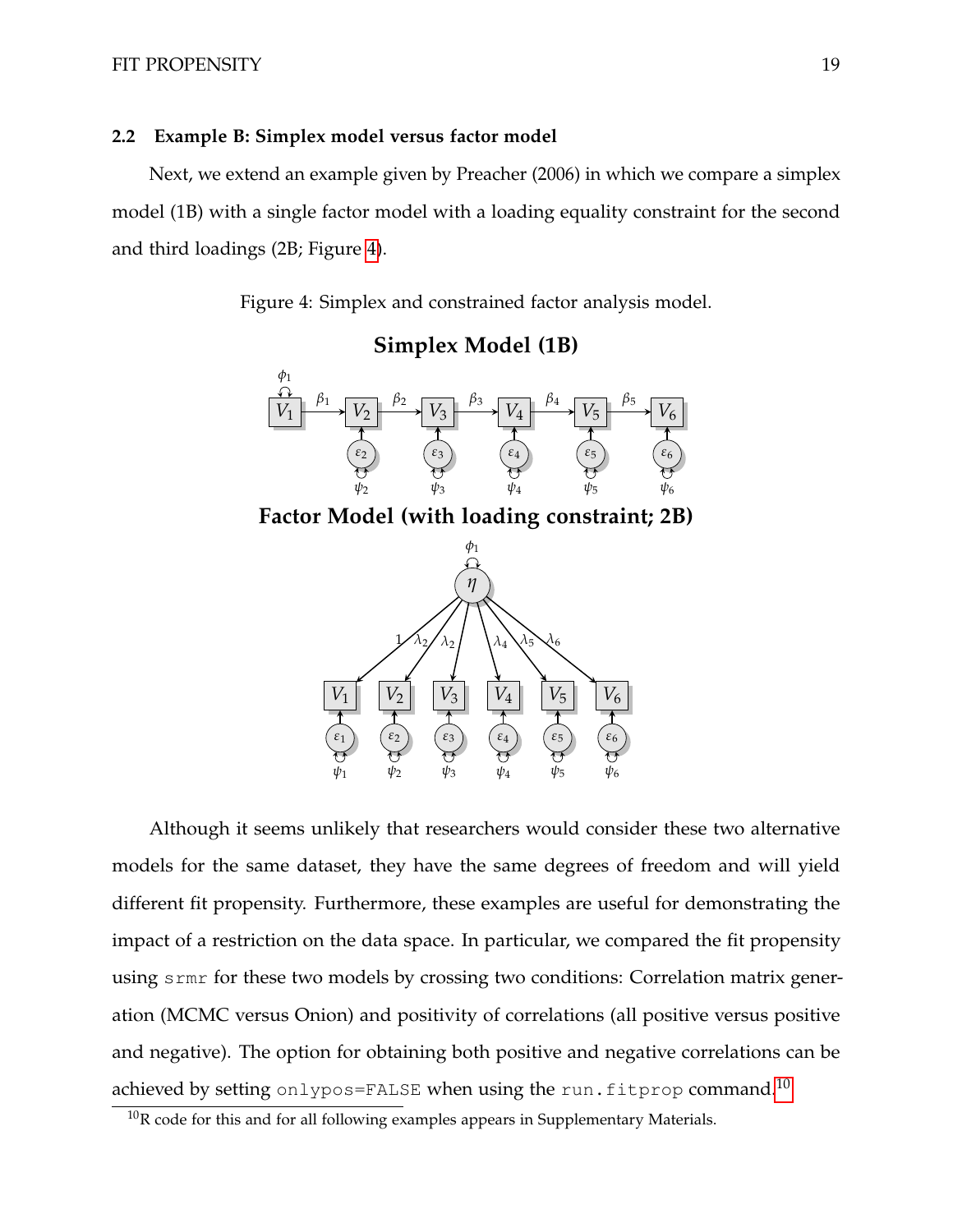<span id="page-20-0"></span>

Figure 5: ECDF plots comparing fit propensity of Models 1B and 2B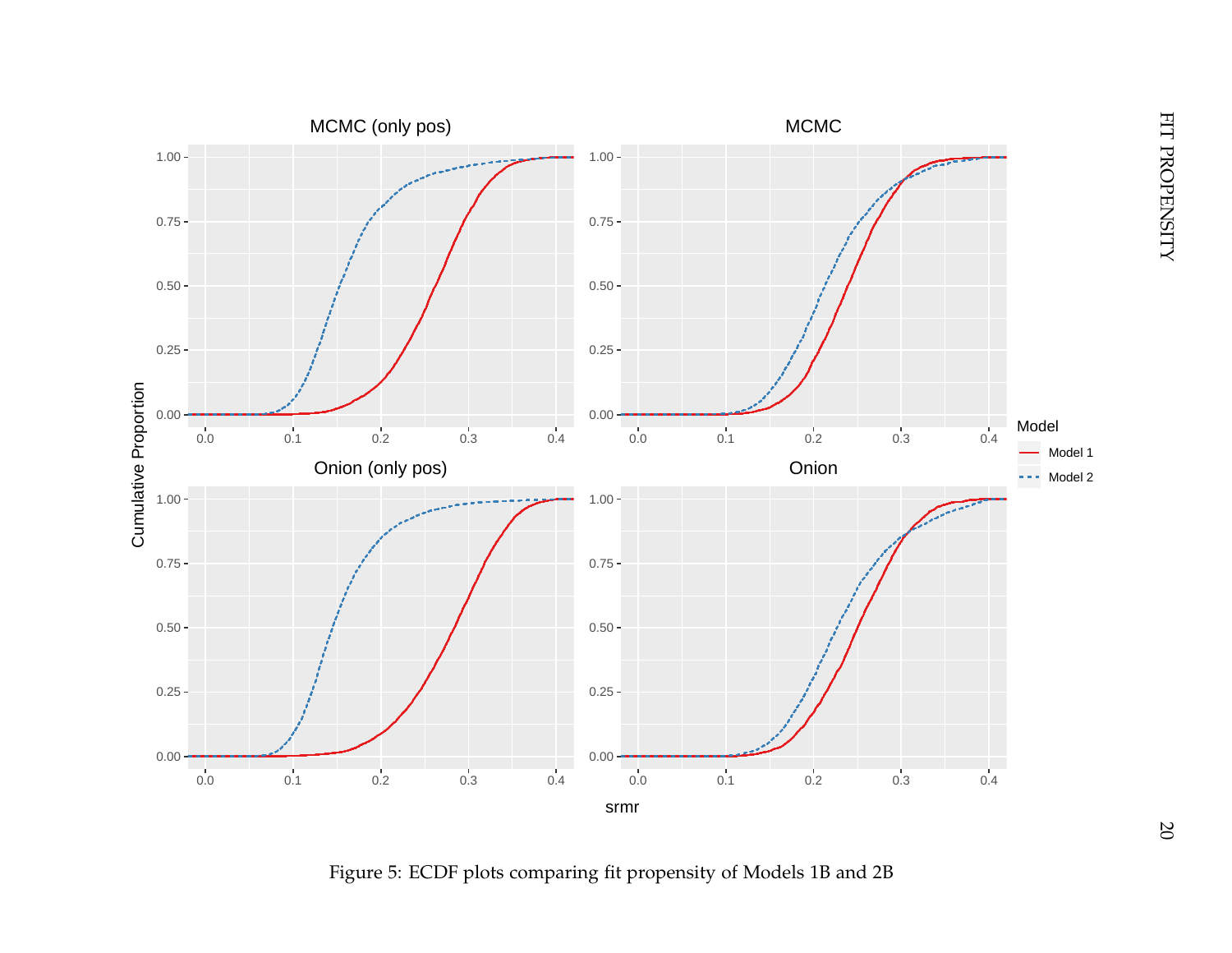Here, we see that the restriction of the data space to only positive correlations makes a substantial difference, yet also note that Preacher (2006) only examined positive correlations. The factor model (2B) generally has more fit propensity than the simplex model (1B) if only positive correlations are considered as shown in the two plots on the left-hand side of Figure [5.](#page-20-0) However, the fit propensity for the factor model is lower if we consider the possibility that the data space may include both positive and negative correlations as shown on the right-hand side of Figure [5.](#page-20-0) In retrospect, this makes intuitive sense given that the second and third loadings of the factor model are constrained equal. At minimum, such a restriction would likely only make sense if the correlations among these two items have the same sign. For example, if it were the case that item 2 tended to have negative correlations with other items, but item 3 had positive correlations, the two loadings would seem to have opposite signs. Model fit would then deteriorate due in part to constraining these loading estimates to be equal.

We also note that substantial estimation problems were encountered when the correlation matrices included both positive and negative values. In particular, 2462 models failed to converge for the factor model when negative correlations were allowed for the Onion method, but 0 and 16 failed to converge for the MCMC and Onion (only positive) conditions, respectively. Such convergence failures are indicated as NA values for particular fit indices. Such information regarding the number of valid replications is available via the summary command.

The above plots and summary information are based on replications where *both* models converged as this is the default behavior. We can, however, change output so that results are based on the available number of replications for either model, regardless of whether the replications are the same by setting samereps=FALSE when using the plot command (For example, summary(res.mcmc, samereps=FALSE)). Thus, the quantiles and plots for Model 1B could be based on a slightly different subset of random correlation matrices than Model 2B. However, this does not appear to substantially change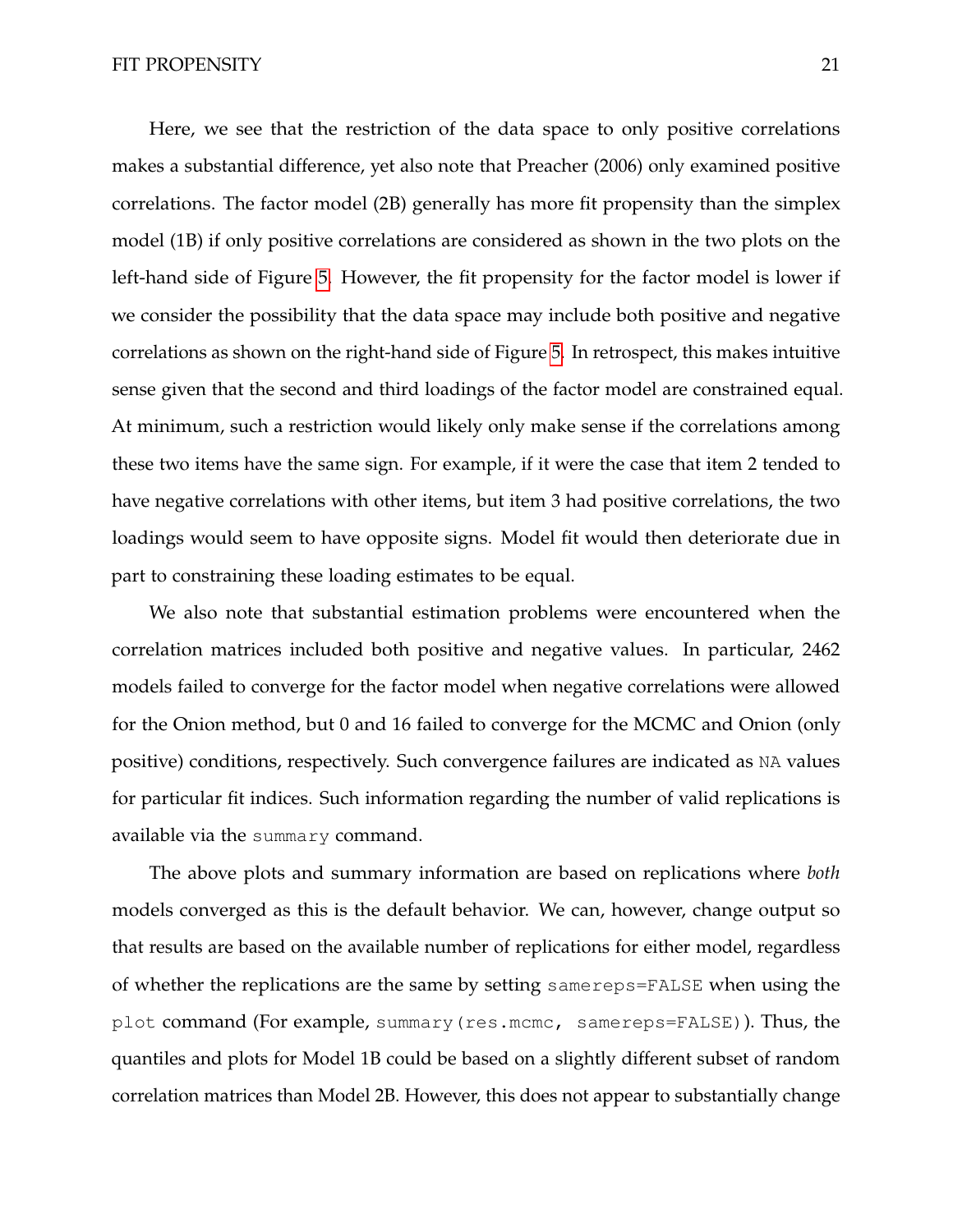the resulting plots or summary information, and the interested reader is encouraged to verify this observation.

### **2.3 Models for the Rosenberg Self-Esteem Scale**

In our final example, we return to the debate regarding an appropriate model for the RSES. In particular, we investigated the fit propensity of the four models considered in Table [1.](#page-4-0) For reference, we label these as follows: Correlated residuals (Model 1C), bifactor (Model 2C), bifactor with correlated method factors (Model 3C), and a single factor model (Model 4C). Due to more models and the possibility of nonconvergence, we increased the number of replications to 10,000. As the RSES items typically intercorrelate positively (after reverse-coding), we used the onion method with only positive correlations. For fit indices, we additionally demonstrate the performance of TLI, CFI, RMSEA, and RMSR. The model chi-square is also saved to later check model nesting.

Since information is saved from four fit indices (TLI, RMSR, CFI, RMSEA) and the model chi-square test of fit, we illustrate two additional options for aiding in generating plots. First, we can either obtain plots for all fit indices (the default behavior), or request plots just for a particular fit index by passing the whichfit argument to the plot function. whichfit accepts a character vector in the same fashion as fit.measure (resulting in plots for selected fit indices being displayed successively), or may be left at its default setting (successively showing plots for all saved fit indices).

Second, an additional argument can be changed to aid in interpreting TLI and CFI. Note that lower values of RMSR typically indicate better fit, but *higher* values of TLI and CFI correspond to better fit. The lower.tail argument accepts a logical vector of the same length as the number of stored fit indices (i.e., the same length as  $fit$ . measure). By default, the vector sets all elements to TRUE. Setting the corresponding element to FALSE for CFI ensures that the ECDF plots start with higher numbers on the left-hand side of the x-axis, making interpretation of such plots visually similar to those for RMSR. In the following code snippet, assuming results are stored in res.rses we only plot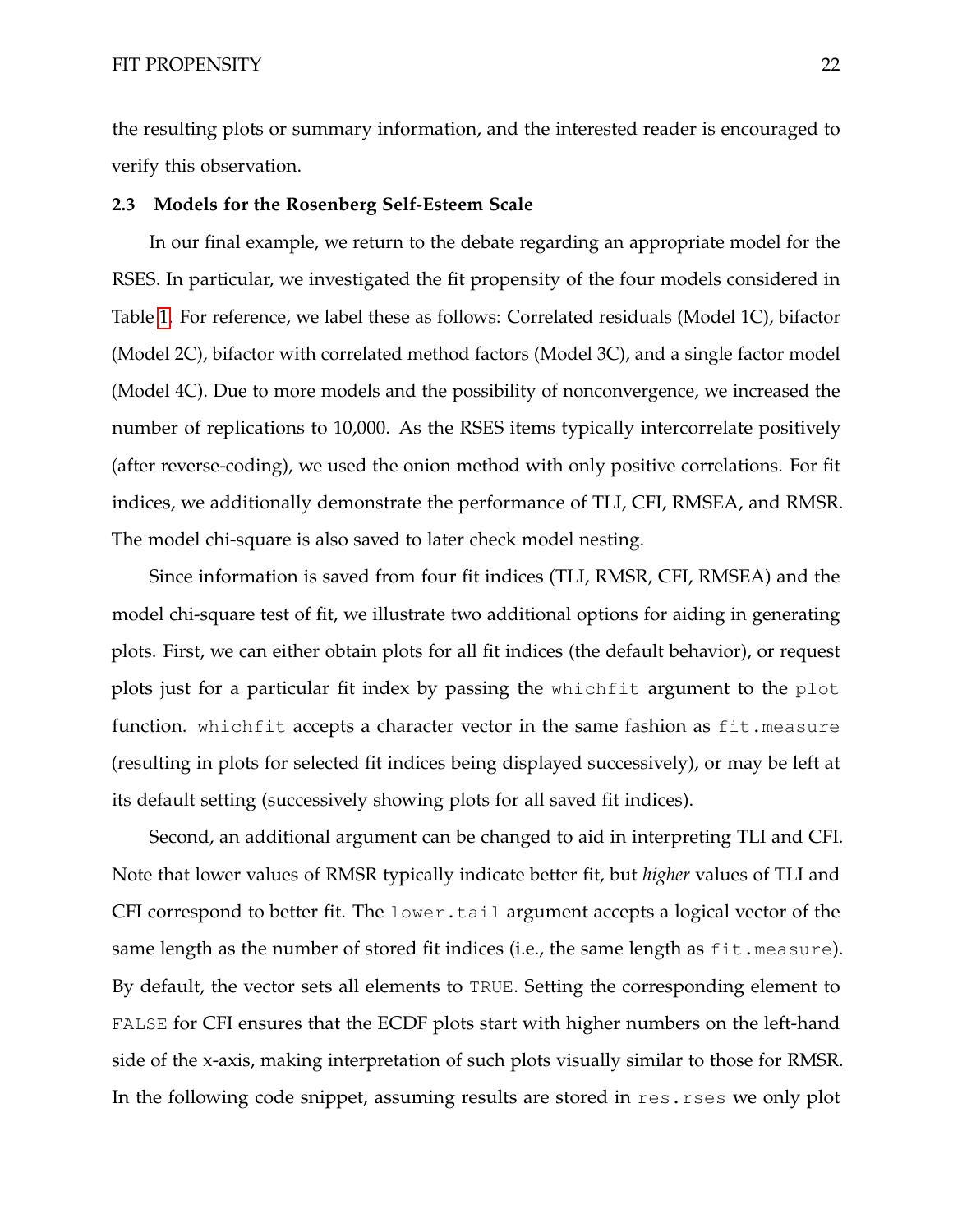results for TLI, CFI, RMSEA and RMSR, and we make the above corresponding changes for the ECDF plot for TLI and CFI.

```
plot(res.rses, whichfit=c("tli","cfi","rmsea","srmr"),
```
lower.tail=c(FALSE,FALSE,TRUE,TRUE))

We next examine each fit index separately (Figure [6\)](#page-24-0). CFI is perhaps the easiest to interpret, yet also raises the most concerns about its use as a measure of model fit. In particular, very clearly the four models are ordered in terms of the number of estimated parameters, with models with fewer degrees of freedom (more estimated parameters) having more fit propensity according to CFI. This is intuitive to the extent that more parameters leads to better fit. However, this is concerning since the data are random and CFI should include an adjustment for parsimony. That is, the adjustment included in CFI does not appear to equate the fit of the resulting models. Even for some nontrivial percentage of replications, CFI even exceeds .80 or so (e.g., CFI averages around .79 for the correlated residual model). This large percentage of models that have good fit for random data should be concerning to researchers using CFI.

TLI and RMSEA tend to have similar patterns of results to each other. Almost no replications are in the range of what is usually considered acceptable fit, and models are ordered in a non-intuitive way: The bifactor model with correlated method factors had the highest fit propensity, followed by the bifactor model, correlated residual model, and finally the one factor model. Thus, the ordering of fit propensity is not in line with the *df* or number of estimated parameters in that the correlated residual model did not have the highest fit propensity.

Differences among the models are also more difficult to detect visually. Additionally, effect sizes for the differences across these distributions also tends to be smaller. For example, K-S yields values between .11 and .40 for all pair-wise differences for RMSEA. For RMSR, the bifactor model with correlated method factors yielded the highest fit propensity with the other models mixed. For instance, the difference between the bifactor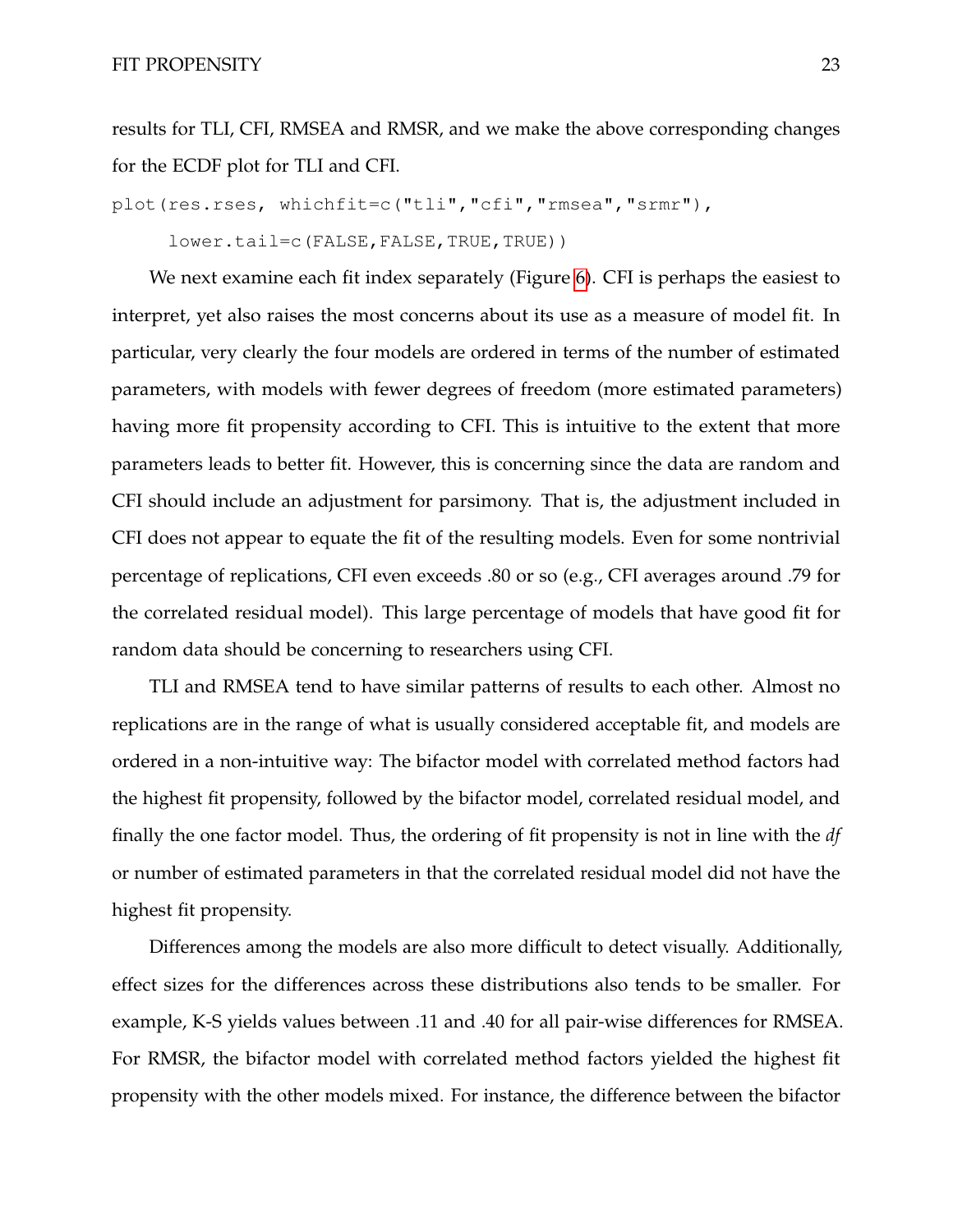

<span id="page-24-0"></span>Figure 6: ECDF plots comparing fit propensity of Models 1C, 2C, 3C, and 4C

model and the correlated residual is negligible (Cliff's delta = .05, K-S = .11). However, we may also raise some concerns about the utility of RMSR for these studied models. For instance, many RMSR estimates were below .1, with a full 60% of the correlated bifactor models below this threshold.

Euler plots can further aid in helping visualize relative fit of the models for the same randomly generated correlation matrices and are similar to Venn diagrams. These are inspired by the "ameoba" plots of Bonifay & Cai (2017). In Euler plots, the area of each circle (or ellipse) is proportional to the number of cases that meet some criteria. Overlap among circles indicates overlap in the sets of correlation matrices that meet this criteria.<sup>[11](#page-0-0)</sup>

Take for example, TLI. The ECDF plot seems to indicate that the correlated bifactor

 $11$ Code using nVennR for generating plots is also currently in development.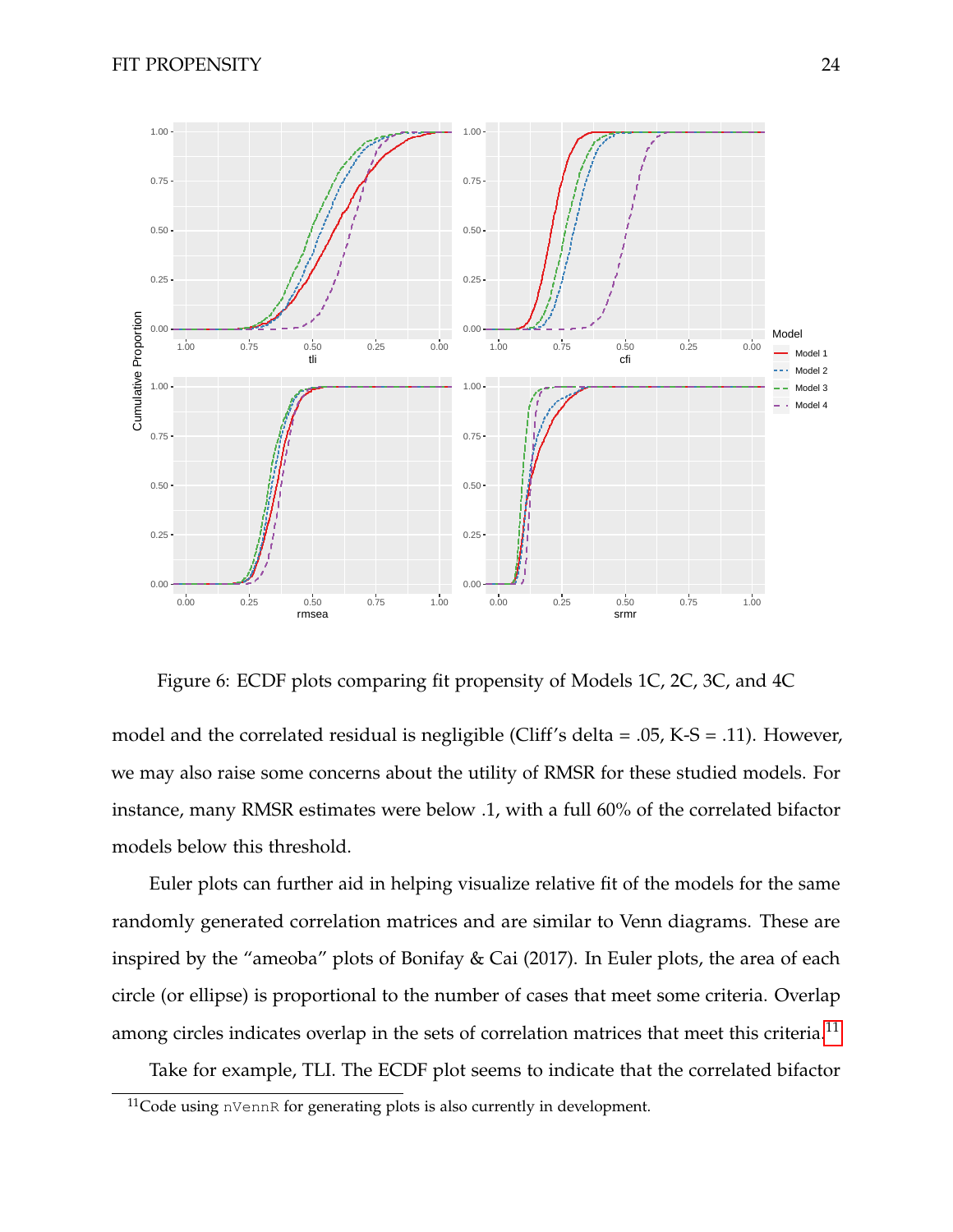

<span id="page-25-0"></span>Figure 7: Euler plot for TLI at cutoff=.5

model had about 50% of replications with a TLI of .5 or better, whereas the single factor model had only about 8% of replications with a TLI of .5 or better. But, does the correlated bifactor model *always* fit better according to TLI? In other words, consider the entire set of correlation matrices that had TLI of .5 or better for the correlated bifactor model and the set of correlation matrices that had TLI of .5 or better for the single factor model. Are there some replications where the single factor model had a TLI better than .5, but the correlated bifactor model did not? This information regarding overlapping sets of replications that meet this TLI criterion is depicted in a Euler plot:

```
plot(res.rses,type="euler",whichfit="tli",
```
whichmod=c(3,4),cutoff=.5,lower.tail=FALSE)

Figure [7](#page-25-0) was generated with the above code. Larger ellipses are conceptually similar to occupation of a wider area of the data space, or more fit propensity, and directly represent the proportion of correlation matrices for each model where TLI was better than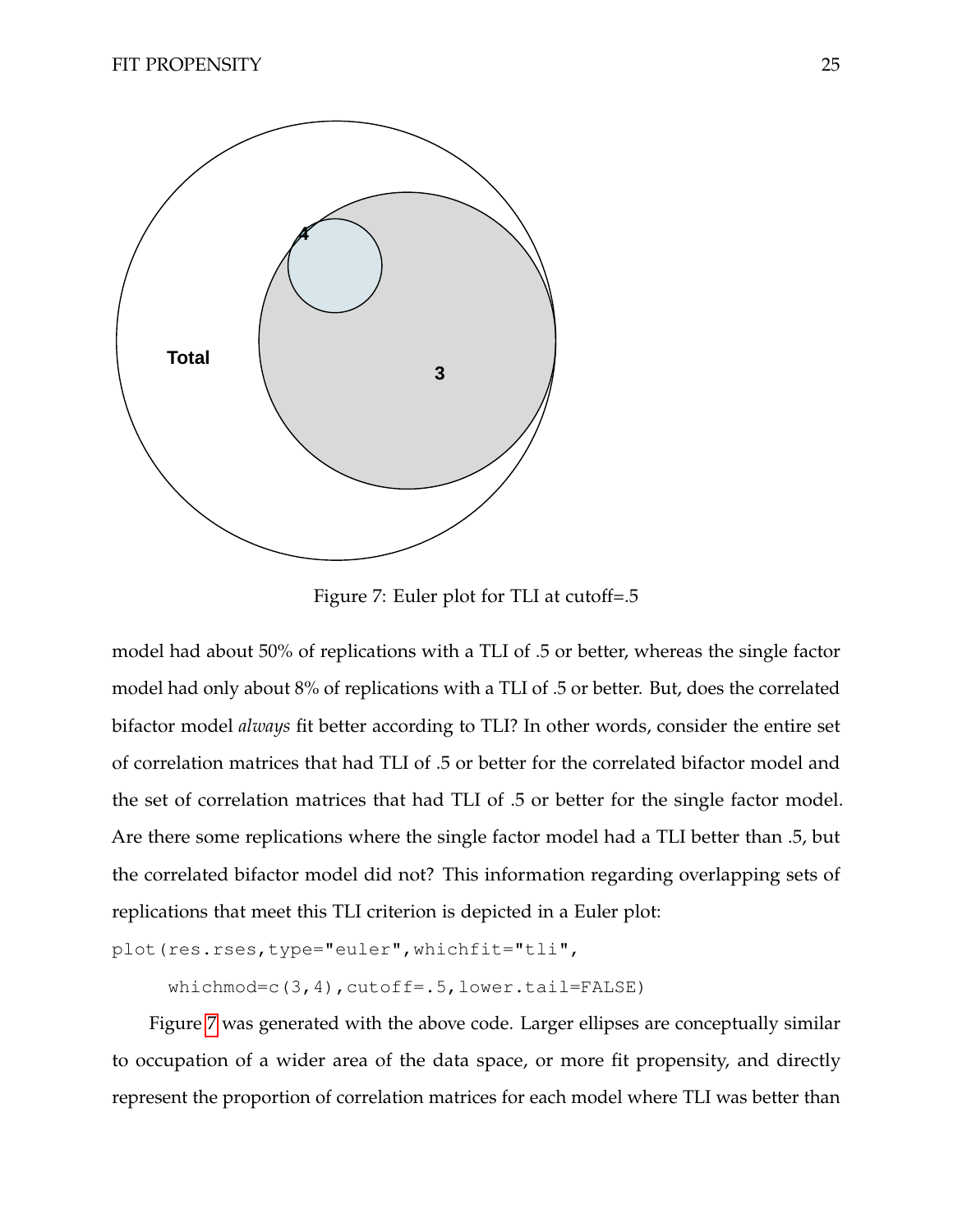.5. Here we see that the correlated bifactor model takes up the most space relative to the single factor model, indicating that it had a higher proportion of cases with TLI of .5 or better. If one model *always* fits better than another, we would expect that the worse fitting model would be completely contained within the better fitting model's ellipse. Such a case would indicate that the entire set of replications that met the  $TLI \geq .5$  criterion for the lesser fitting model was also met by the better fitting model. That each model has some part of the ellipse that is not covered by the other suggests that there are some replications where each model fits better than the others. Here we see that the single factor model is *not* completely contained within the correlated bifactor's space. This means that there are some correlation matrices for which the single factor model has TLI better than .5, but the bifactor model does *not* have TLI better than .5. In other words, there are some correlation matrices for which the single factor model has better TLI than the correlated bifactor model.

Although one might be under the impression that models with more factors should always fit better than a single Factor model, this result typically applies to the chi-square test of fit and to the case of nested models. We can, however, directly check to see if the 1-Factor model is nested with a correlated bifactor model by also examining Euler plots for the chi-square test of model fit (Figure [8\)](#page-27-0). Here, we used a cutoff value of  $\chi^2 = 3,000$ . The single factor model has no unique set that is not completely encompassed by the correlated bifactor model. In other words, there do not appear to be any single factor models that are better than  $\chi^2=$  3,000 but for which a correlated bifactor model is not as good. These results are what we would expect with a unidimensional model being nested with the correlated bifactor model.<sup>[12](#page-0-0)</sup>

Finally, SIC as reported in Table [1](#page-4-0) has been suggested by others (Bonifay & Cai,

 $12$ As a small aside, proper examination of model nesting is contingent upon good starting values and successful estimation. For example, *lavaan*'s defaults for starting values can sometimes converge on a local optimum and thereby yield a higher chi-square value even for a more general model. Should the researcher wish to examine particular replications, randomly generated correlation matrices and fitted models can be saved as lists to the res.rses object.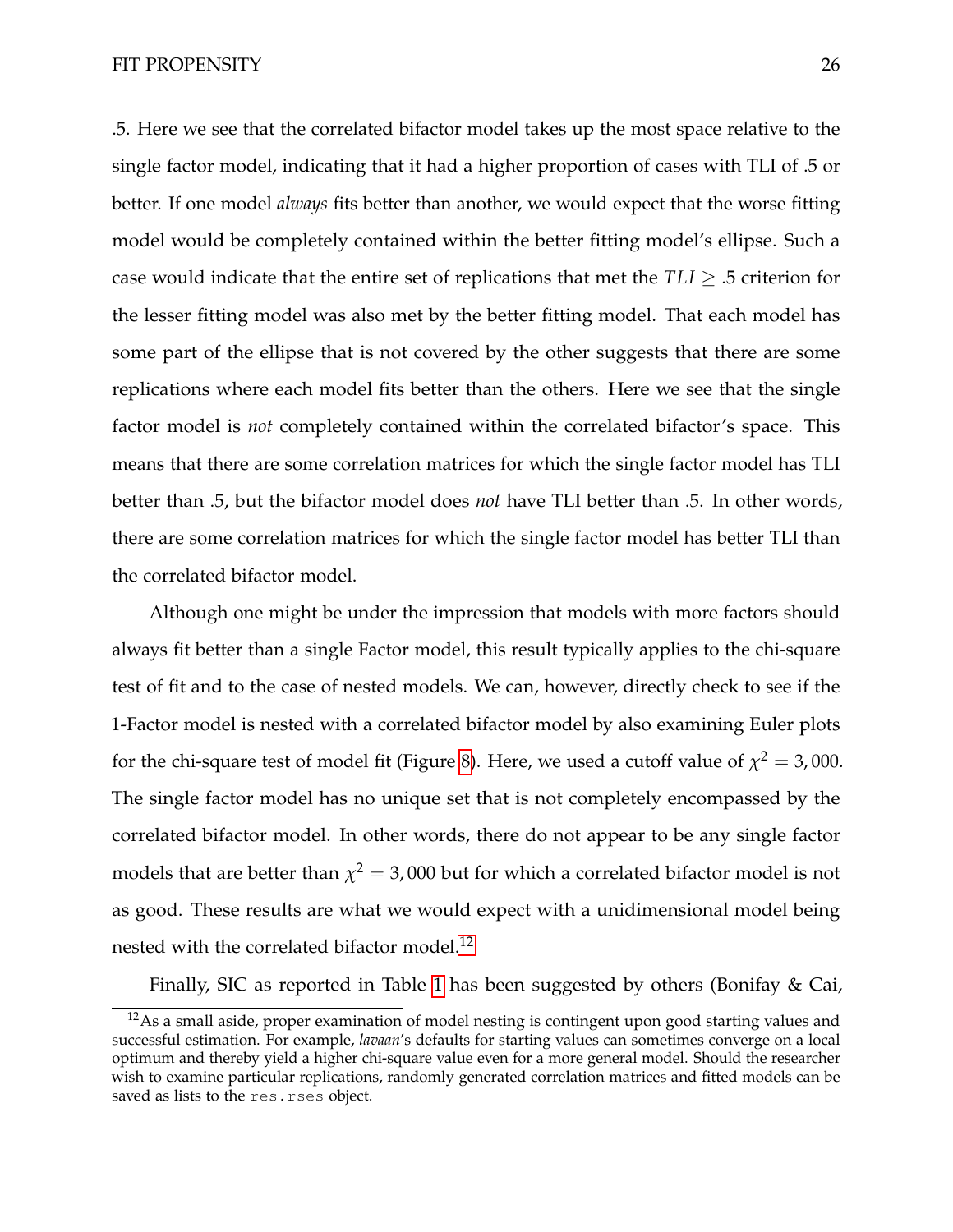

<span id="page-27-0"></span>Figure 8: Euler plot for chi-square test at cutoff=3000

2017; see also Hansen & Yu, 2001; Preacher, 2006) as a computationally feasible index that is similar to AIC and BIC, but may make a more fine-grained adjustment than that based on the number of estimated parameters.<sup>[13](#page-0-0)</sup> In this particular case, SIC suggests the same ordering of model fit, and therefore the same selected model, as these other more traditional indices. While semTools (Jorgensen, Pornprasertmanit, Schoemann, & Rosseel, 2019) now provides computation of SIC from fitted *lavaan* models, we note that SIC does not immediately provide us with the useful information regarding fit propensity and other fit indices that may be of interest. The method of studying fit propensity that we have discussed thus far also allows restriction of the data space, which is also not possible with SIC.

<sup>&</sup>lt;sup>13</sup>Like AIC and BIC, SIC is computed in part from the negative log-likelihood, but makes an adjustment based on the log of the determinant of the information matrix for the item parameters. Thus, more parameters may lead to a greater adjustment, but to the extent that parameter estimates are asymptotically correlated the adjustment may be less.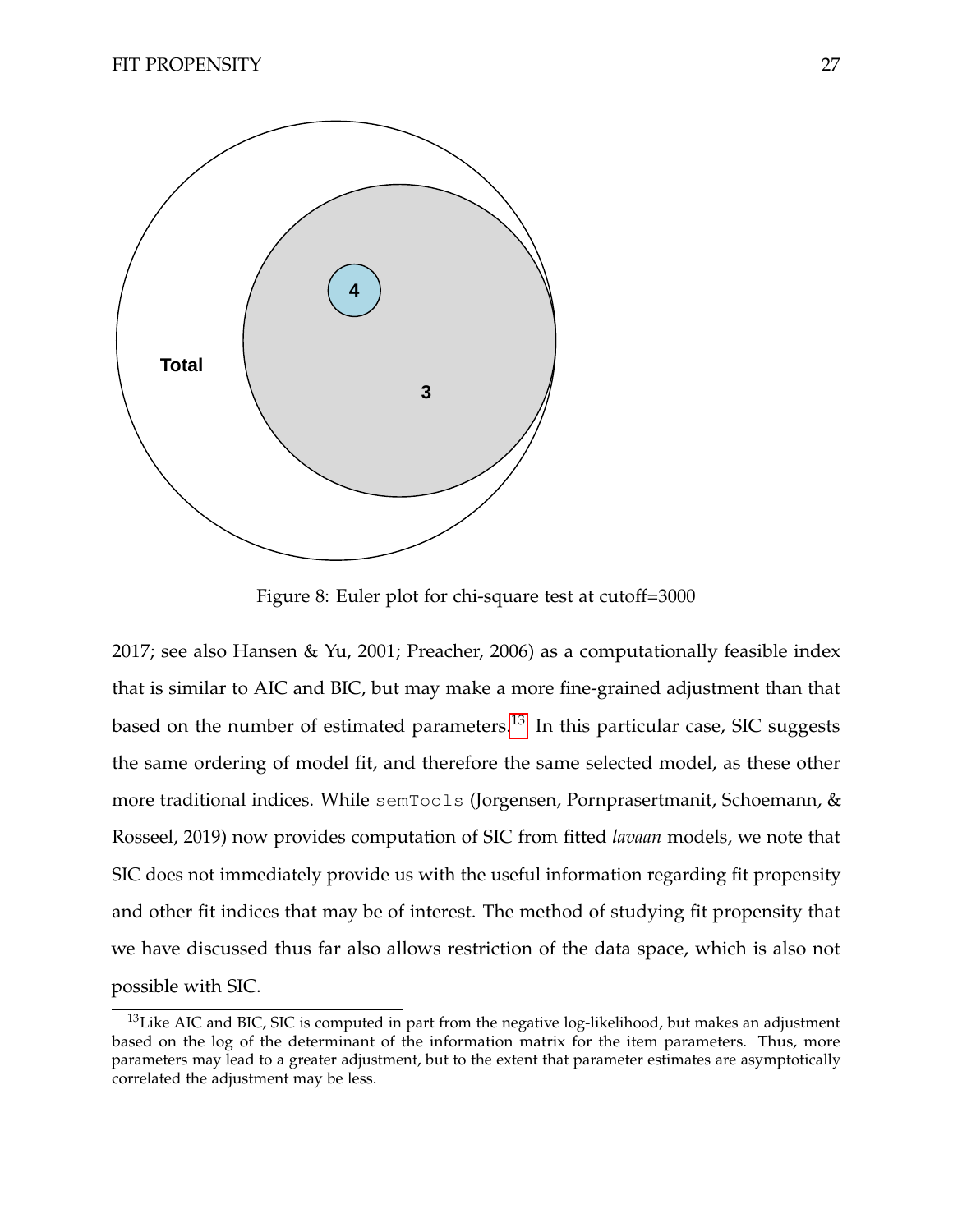#### **3 Discussion and Conclusion**

Structural Equation Models (SEMs) are a flexible method for representing complex theories, a useful tool in moving toward a formal theoretical approach to the psychological sciences (Muthukrishna & Henrich, 2019). But in evaluating competing theories instantiated as different SEMs, researchers need to consider not only the fit of their models to the data, but the parsimony of that fit. Fit propensity is therefore an important consideration in evaluating the relative merit of competing theories.

We introduce and investigate fit propensity using several examples, including investigation of the Rosenberg Self Esteem Scale. These investigations reveal important caveats in evaluating model fit and multimodel inference. First, they make clear that model fit alone is not sufficient to select between competing models–fit propensity also needs to be considered. Second, they reveal that fit indices, particularly RMSR and CFI, evaluated in isolation can be misleading. For example, in the RSES example, CFI was found to have decent for fit for a large percentage of random correlation matrices - as high as 80% in some cases. Finally, this investigation provides a replication of Preacher's (2006) original findings regarding fit propensity, extending these beyond positive correlation matrices. These examples also illustrate the usefulness of the *ockhamSEM* package. The package is intended to support researchers in considering the fit propensity of their SEMs, but also support applied researchers and methodologists in further investigating fit propensity itself and refining methods for evaluating fit propensity.

Several challenges remain that we hope will be addressed by methodological researchers. One practical avenue for refinement is computational complexity. In Preacher's (2006) original code generating random correlation matrices was a significant computational bottleneck. We solved this problem by using the onion method (Joe, 2006; Lewandowski et al., 2009). Model fitting, however, remains computationally intensive, and this problem increases with more variables. Models with more variables may also encounter more estimation problems. Some avenues for solving this problem include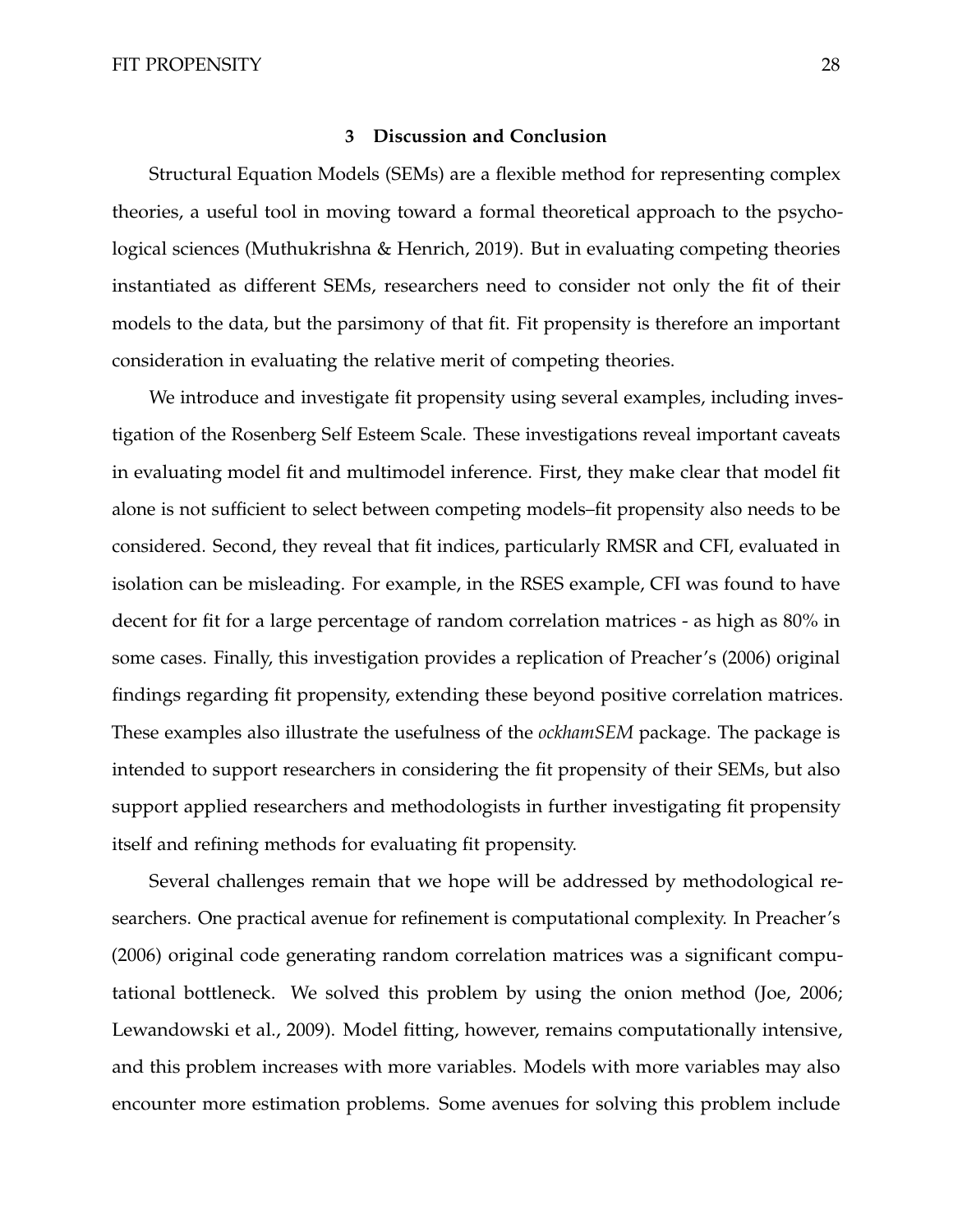integrating our R code with a structural equation modeling program that might fit models faster (e.g., Bentler, 2006; L. K. Muthèn & Muthèn, 1998–2010; Neale et al., 2016). OpenMx may be the most promising alternative as it also allows access to optimizers that better overcome local optimum or automate attempts at different starting values.

Another important area of further research is constraints on the space of data. Example B reveals how restricting the data space to only positive correlations versus allowing positive and negative correlations can affect fit propensity. Ideally the data space could be restricted based on the universe of possible data for a particular research question. In future research, we hope to investigate the generation of random correlation matrices from specific data spaces for a fixed number of factors (where the number of factors is less than the number of items), or from the entire data space under a particular theoretical model of interest. Lai et al. (2017) provided an initial attempt at something similar, but their approach is not guaranteed to generate uniformly from the entire data space under any given model. Additional tuning parameters are available under Lewandowski et al. (2009), but are challenging to translate for the applied researcher.

As our illustrations reveal, fit propensity and number of parameters should be interpreted independently when assessing parsimony. Researchers can only attribute the difference in fit propensity to model specification, or make general statements about types of model specifications and their relative fit propensity when number of parameters are the same. For instance, Examples A and B illustrate cases where fit propensity is different even though competing models have the same number of estimated parameters. This will of course not always be the case in the real world, for example, when assessing two theoretically derived model specifications, as is the case with the final RSES example. Assessing fit propensity gives us another tool for claiming parsimony, even making the case for a model not only having fewer parameters, but also higher fit propensity (Bonifay & Cai, 2017; Pearl & Verma, 1995). For example, for some indices, the most unrestricted RSES model did not have the highest fit propensity. It is also not easy to separate the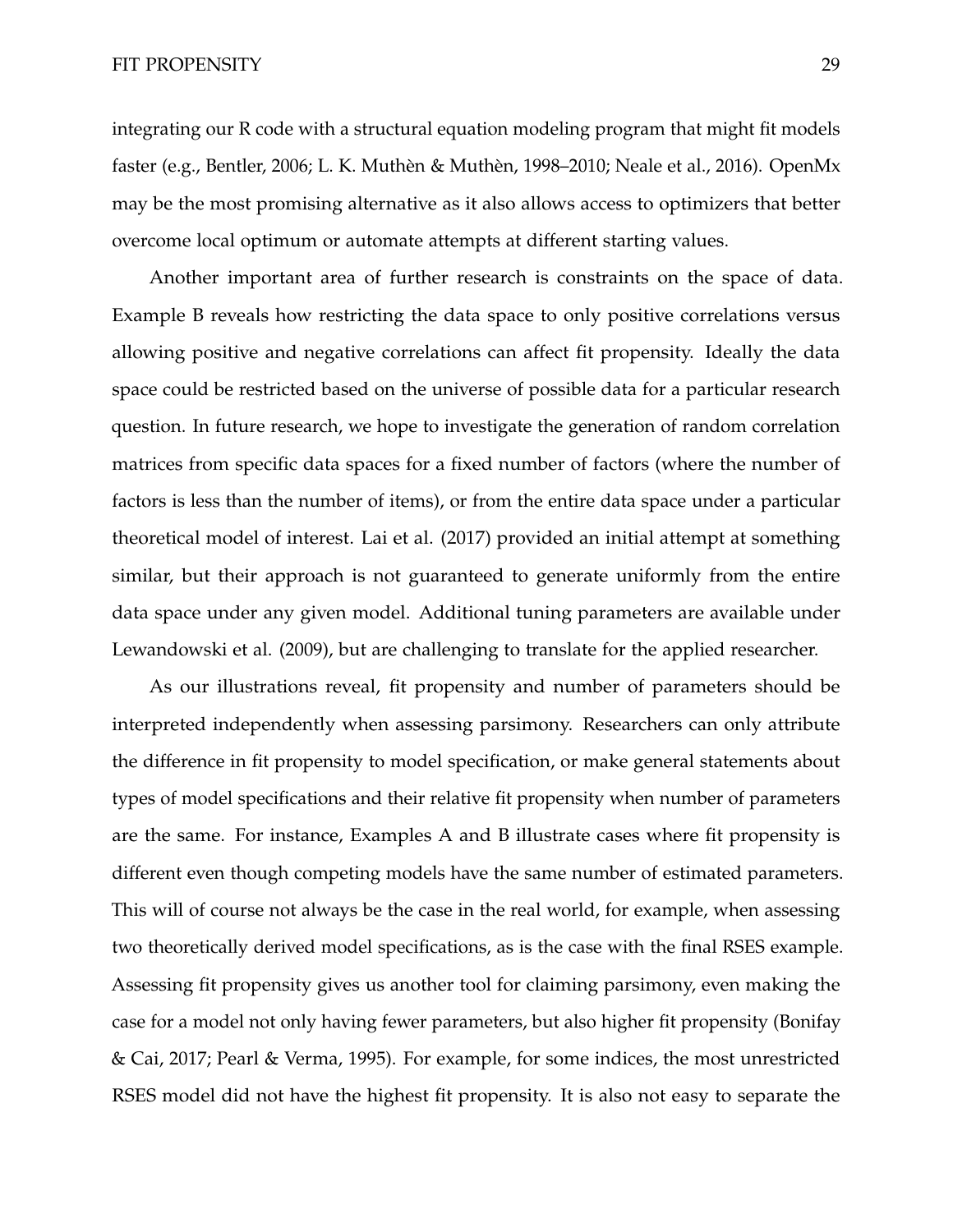effects on fit propensity due to the number of estimated parameters from the configural (or functional) form of the model. For instance, even though TLI, CFI, and RMSEA make some adjustment for *df*, they yielded different conclusions in the RSES example.

Beyond this tutorial, some researchers may desire additional reading on the background literature that gave rise to fit propensity and its relation to other fields. To briefly elaborate, the minimum description length (MDL; Rissanen, 1978) principle is one key concept in information theoretic perspectives regarding model fit (e.g., see Bonifay, 2015) and is often used in cognitive, computer science, and machine learning. MDL considers the data to be composed of both noisy and systematic components. The goal is often to find a way to encode the sytematic part in such a way that both systematic (i.e., model) and noisy parts (i.e., remaining error) can be most concisely encoded. Thus, MDL formalizes Occam's razor and the tradeoff between a complicated model (i.e., not concisely describing the systematic part) and poor model fit (i.e., too much remaining error to describe). Importantly, the MDL perspective does not require that there is a "true" population model. However, it is often used for inductive inference as the model that allows description of the data in the most concise manner is often one that allows us to learn much from the data (it is useful) and should be considered the best model. Researchers wishing to have a better understanding of these concepts or indices more directly derived from MDL (such as normalized maximum likelihood) are referred to resources that we believe are accessible in part by focusing on such concepts within SEM and IRT frameworks (Bonifay, 2015; Bonifay & Cai, 2017; Preacher, 2005, 2006).

While there are practical considerations in evaluating fit propensity for model selection, it is clear that fit propensity cannot simply be ignored–parsimony is a crucial aspect of evaluating theories. That a model better fits the right data is insufficient evidence if the model also fits the wrong data. We hope to motivate researchers to always consider parsimony and fit propensity and provide them with the tools to do so.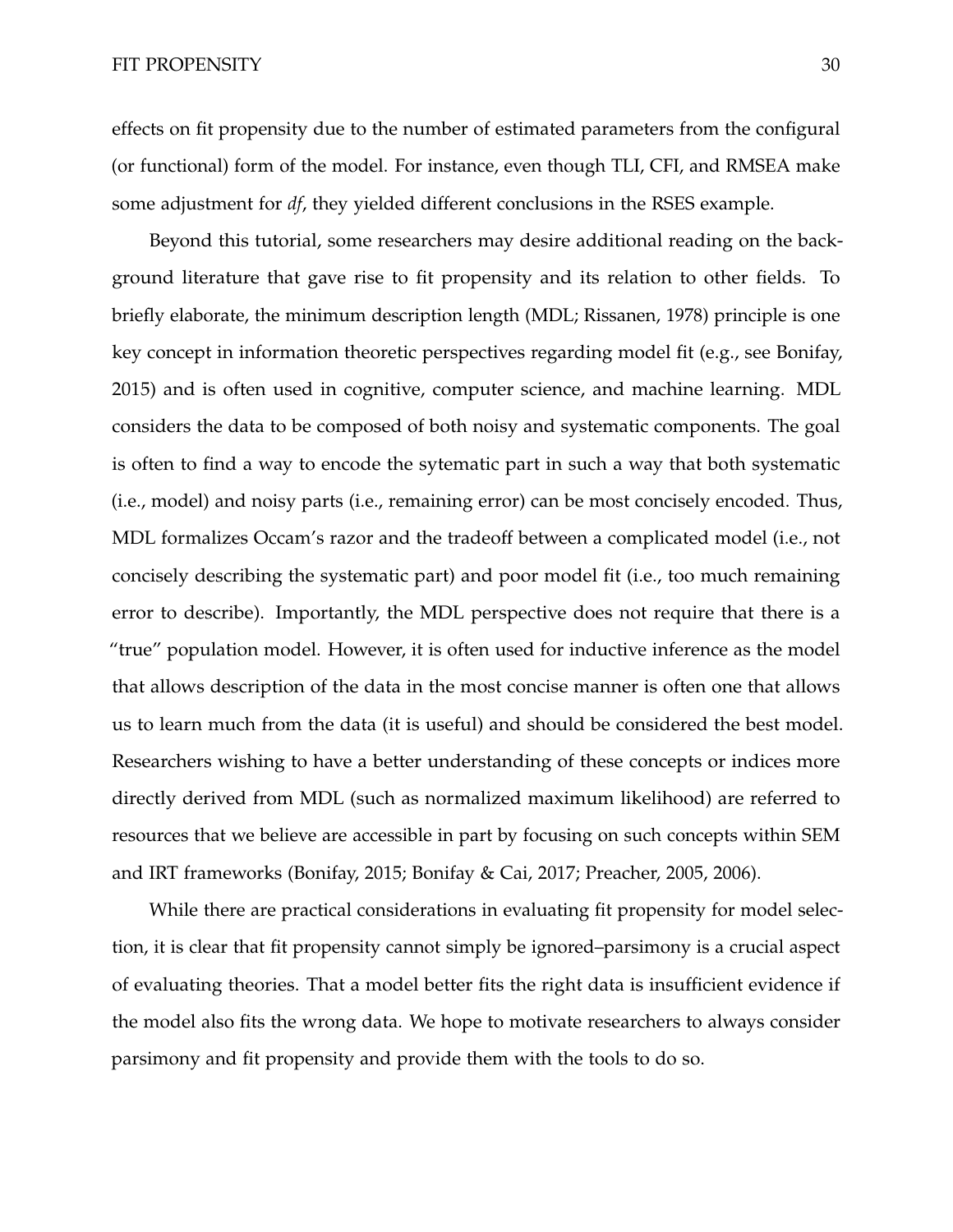#### **4 References**

- Bentler, P. M. (1990). Comparative fit indexes in structural models. *Psychological Bulletin*, *107*(2), 238–246. <http://doi.org/10.1037/0033-2909.107.2.238>
- Bentler, P. M. (2006). *EQS 6 structural equations program manual*. Encino, CA: Multivariate Software Inc.
- Bentler, P. M., & Satorra, A. (2010). Testing model nesting and equivalence. *Psychological Methods*, *15*(2), 111–123. <http://doi.org/10.1037/a0019625>
- Bollen, K. A., & Pearl, J. (2013). Eight myths about causality and structural equation models. In S. L. Morgan (Ed.), *Handbook of causal analysis for social research* (pp. 301–328). Dordrecht: Springer Netherlands. [http://doi.org/10.1007/978-94](http://doi.org/10.1007/978-94-007-6094-3_15)  $-007-6094-315$
- Bonifay, W. E. (2015). *An integrative framework of model evaluation* (PhD thesis). Department of Psychology, University of California, Los Angeles.
- Bonifay, W. E., & Cai, L. (2017). On the complexity of item response theory models. *Multivariate Behavioral Research*, *52*(4), 465–484. [http://doi.org/10.1080/](http://doi.org/10.1080/00273171.2017.1309262) [00273171.2017.1309262](http://doi.org/10.1080/00273171.2017.1309262)
- Bonifay, W. E., Lane, S. P., & Reise, S. P. (2017). Three concerns with applying a bifactor model as a structure of psychopathology. *Clinical Psychological Science*, *5*, 184–186.
- Burnham, K. P., & Anderson, D. R. (2002). *Model selection and multimodel inference: A practical information-theoretic approach* (2nd ed.). New York: Springer.
- Cliff, N. (1996). Answering ordinal questions with ordinal data using ordinal statistics. *Multivariate Behavioral Research*, *31*(3), 331–350. [http://doi.org/10.1207/](http://doi.org/10.1207/s15327906mbr3103_4) [s15327906mbr3103\\_4](http://doi.org/10.1207/s15327906mbr3103_4)
- Cohen, J. (1988). *Statistical power analysis for the behavioral sciences* (2nd ed.). Hillsdale, NJ: Lawrence Erlbaum Associates.

Cudeck, R., & Browne, M. W. (1983). Cross-validation of covariance structures. *Multivari-*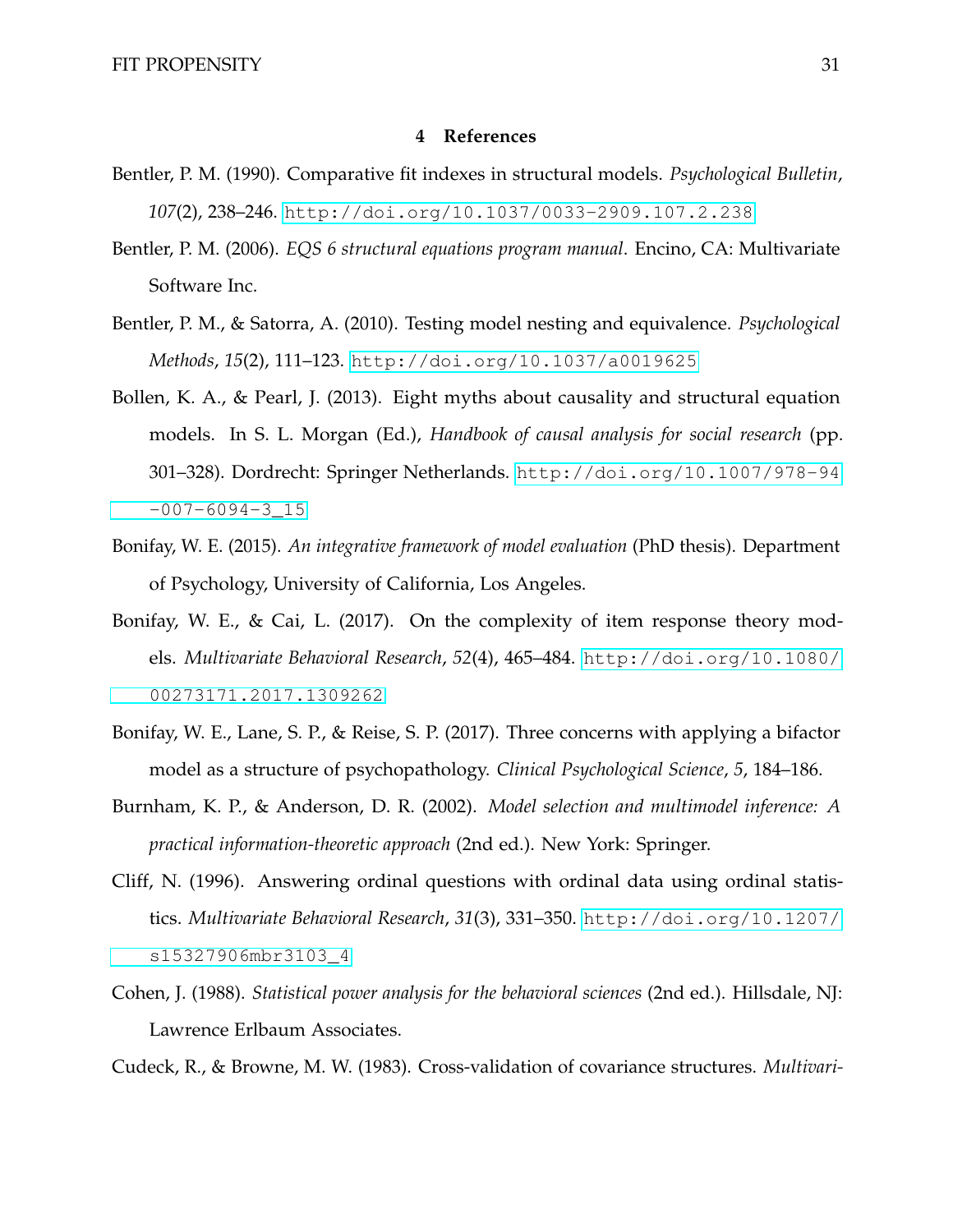*ate Behavioral Research*, *18*, 147–167.

- Donnellan, M. B., Ackerman, R. A., & Brecheen, C. (2016). Extending structural analyses of the Rosenberg self-esteem scale to consider criterion-related validity: Can composite self-esteem scores be good enough? *Journal of Personality Assessment*, *98*, 169–177.
- Grace, J. B., & Bollen, K. A. (2008). Representing general theoretical concepts in structural equation models: The role of composite variables. *Evironmental and Ecological Statistics*, *15*, 191–213. <http://doi.org/10.1007/s10651-007-0047-7>
- Hansen, M. H., & Yu, B. (2001). Model selection and the principle of minimum description length. *Journal of the American Statistical Association*, *96*, 746–774. [http://doi.org/](http://doi.org/10.1198/016214501753168398) [10.1198/016214501753168398](http://doi.org/10.1198/016214501753168398)
- Joe, H. (2006). Generating random correlation matrices based on partial correlations. *Journal of Multivariate Analysis*, *97*(10), 2177–2189. [http://doi.org/10.1016/](http://doi.org/10.1016/j.jmva.2005.05.010) [j.jmva.2005.05.010](http://doi.org/10.1016/j.jmva.2005.05.010)
- Jorgensen, T. D., Pornprasertmanit, S., Schoemann, A. M., & Rosseel, Y. (2019). semTools*: Useful tools for structural equation modeling*. Retrieved from <https://CRAN.R-project.org/package=semTools>
- Lai, K., Green, S. B., & Levy, R. (2017). Graphical displays for understanding SEM model similarity. *Structural Equation Modeling: A Multidisciplinary Journal*, *24*(6), 803–818. <http://doi.org/10.1080/10705511.2017.1334206>
- Lewandowski, D., Kurowicka, D., & Joe, H. (2009). Generating random correlation matrices based on vines and extended onion method. *Journal of Multivariate Analysis*, *100*(9), 1989–2001. <http://doi.org/10.1016/j.jmva.2009.04.008>
- Marsh, H. W., & Balla, J. (1994). Goodness of fit in confirmatory factor analysis: The effects of sample size and model parsimony. *Quality and Quantity*, *28*(2), 185–217. <http://doi.org/10.1007/BF01102761>

Muthèn, L. K., & Muthèn, B. O. (1998–2010). *Mplus user's guide* (Sixth). Los Angeles, CA: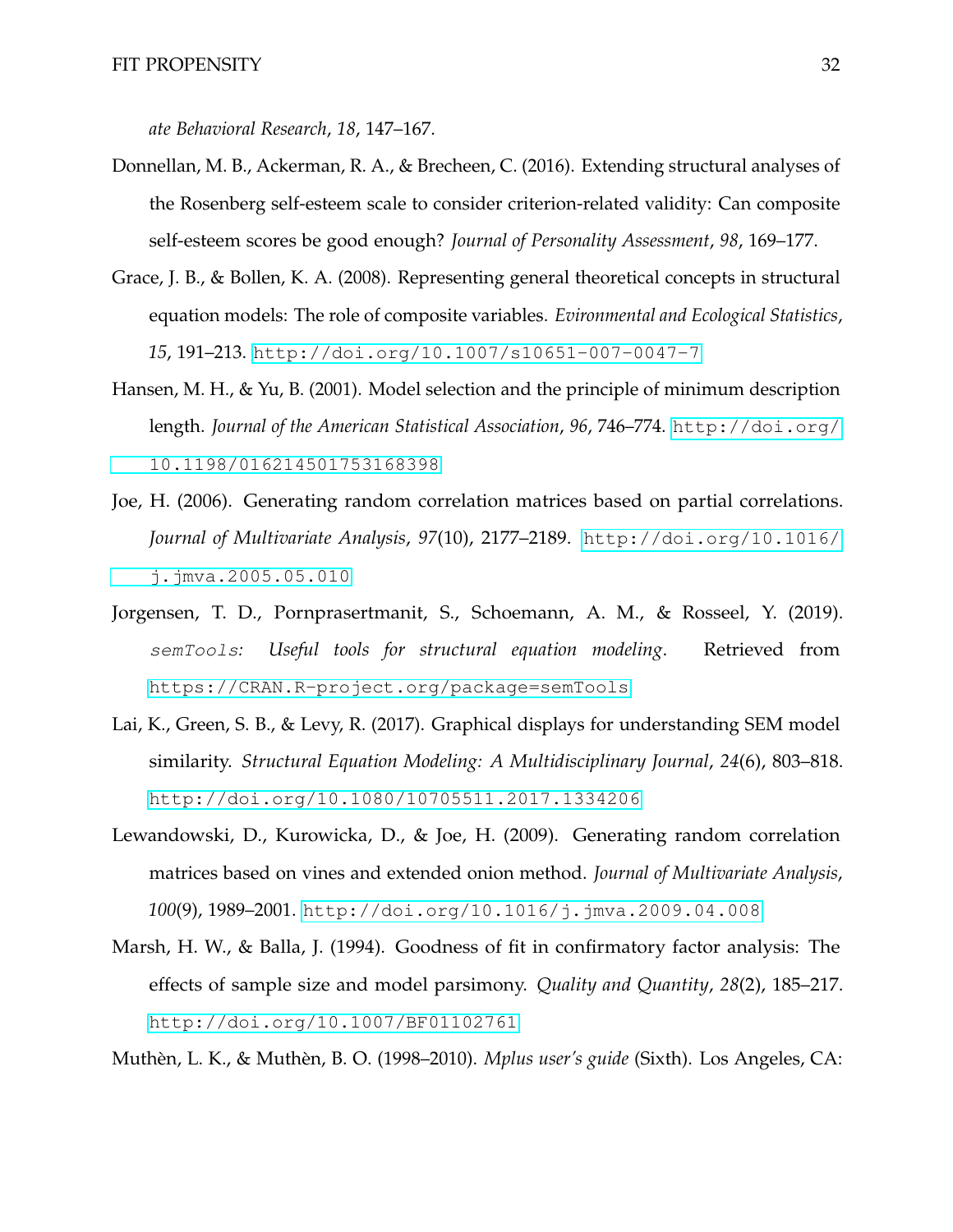Muthèn & Muthèn.

- Muthukrishna, M., & Henrich, J. (2019). A problem in theory. *Nature Human Behaviour*, *3*(3), 221–229.
- Myung, I. J., Pitt, M. A., & Kim, W. (2005). Model evaluation, testing and selection. In K. Lamberts & R. Goldstone (Eds.), *Handbook of cognition* (pp. 422–436). Thousand Oaks, CA: Sage.
- Neale, M. C., Hunter, M. D., Pritikin, J. N., Zahery, M., Brick, T. R., Kickpatrick, R. M., ... Boker, S. M. (2016). OpenMx 2.0: Extended structural equation and statistical modeling. *Psychometrika*, *81*, 535–549.
- Neff, K. D., Whittaker, T. A., & Karl, A. (2017). Examining the factor structure of the self-compassion scale in four distinct populations: Is the use of a total scale score justified? *Journal of Personality Assessment*, *99*(6), 596–607. [http://doi.org/](http://doi.org/10.1080/00223891.2016.1269334) [10.1080/00223891.2016.1269334](http://doi.org/10.1080/00223891.2016.1269334)
- Neuwirth, E. (2014). *RColorBrewer: ColorBrewer palettes*. Retrieved from [https://](https://CRAN.R-project.org/package=RColorBrewer) [CRAN.R-project.org/package=RColorBrewer](https://CRAN.R-project.org/package=RColorBrewer)
- Pearl, J., & Verma, T. S. (1995). A theory of inferred causation. In D. Prawitz, B. Skyrms, & D. Westerstahl (Eds.), *Logic, methodology and philosophy of science ix* (Vol. 134, pp. 789–811). Elsevier. [http://doi.org/https://doi.org/10.1016/](http://doi.org/https://doi.org/10.1016/S0049-237X(06)80074-1) [S0049-237X\(06\)80074-1](http://doi.org/https://doi.org/10.1016/S0049-237X(06)80074-1)
- Pitt, M. A., Myung, I. J., & Zhang, S. (2002). Toward a method of selecting among computational models of cognition. *Psychological Review*, *109*(3), 472–491. [http://](http://doi.org/10.1037/0033-295x.109.3.472) [doi.org/10.1037/0033-295x.109.3.472](http://doi.org/10.1037/0033-295x.109.3.472)
- Preacher, K. J. (2003). *The role of model complexity in the evaluation of structural equation models* (PhD thesis). The Ohio State University.
- Preacher, K. J. (2006). Quantifying parsimony in structural equation modeling. *Multivariate Behavioral Research*, *41*(3), 227–259. [http://doi.org/10.1207/](http://doi.org/10.1207/s15327906mbr4103_1)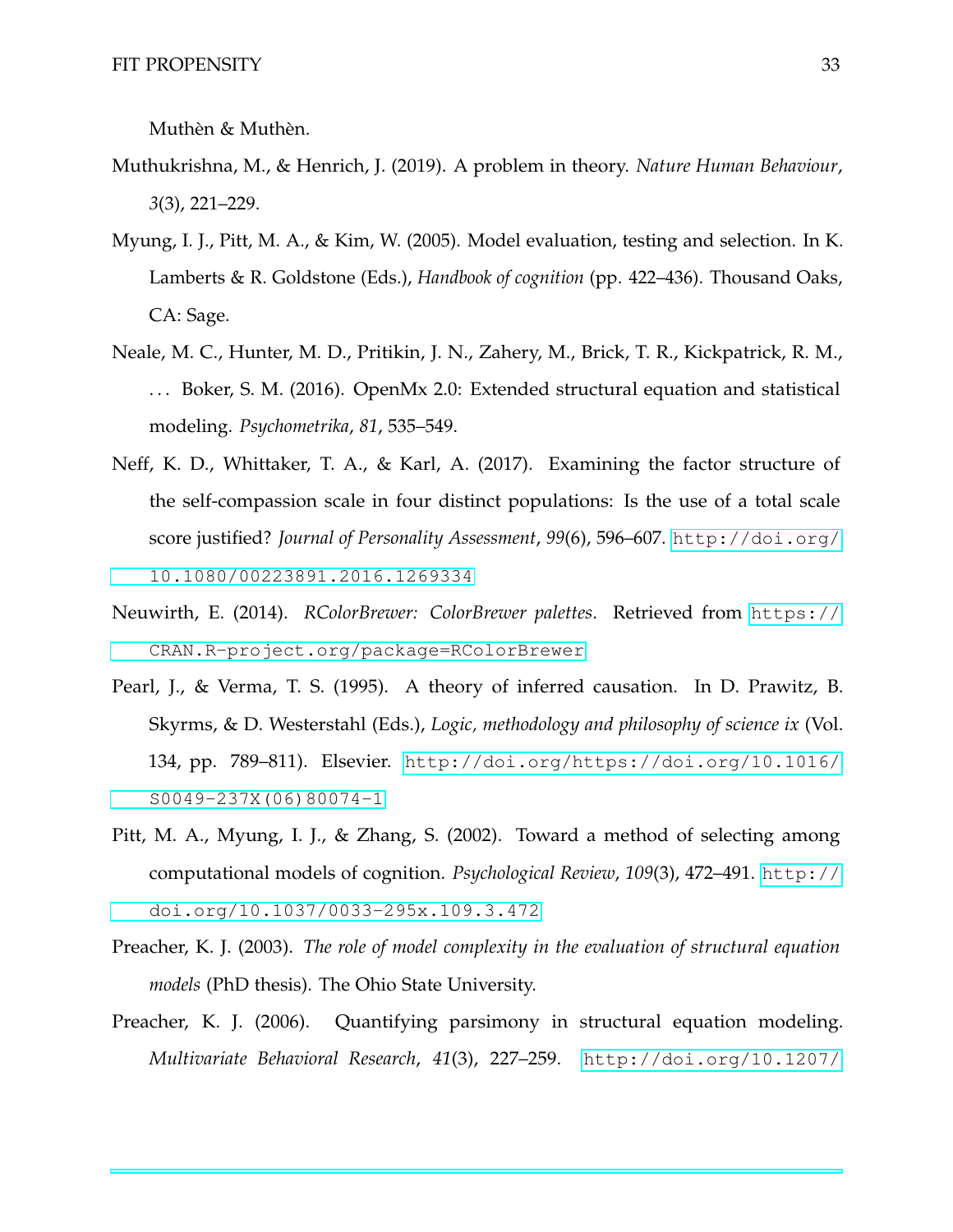- Qiu, W., & Joe., H. (2015). *ClusterGeneration: Random cluster generation (with specified degree of separation)*. Retrieved from [https://CRAN.R-project.org/package=](https://CRAN.R-project.org/package=clusterGeneration) [clusterGeneration](https://CRAN.R-project.org/package=clusterGeneration)
- Reise, S. P., Bonifay, W. E., & Haviland, M. G. (2013). Scoring and modeling psychological measures in the presence of multidimensionality. *Journal of Personality Assessment*, *95*(2), 129–140. <http://doi.org/10.1080/00223891.2012.725437>
- Reise, S. P., Kim, D. S., Manslof, M., & Widaman, K. F. (2016). Is the bifactor model a better model or is it just better at modeling implausible responses? Application of iteratively reweighted least squares to the Rosenberg self-esteem scale. *Multivariate Behavioral Research*, *51*, 818–838.
- Reise, S. P., Kim, D. S., Mansolf, M., & Widaman, K. F. (2016). Is the bifactor model a better model or is it just better at modeling implausible responses? Application of iteratively reweighted least squares to the rosenberg self-esteem scale. *Multivariate Behavioral Research*. <http://doi.org/10.1080/00273171.2016.1243461>
- Reise, S. P., Morizot, J., & Hays, R. D. (2007). The role of the bifactor model in resolving dimensionality issues in health outcomes measures. *Quality of Life Research*, *16*, 19–31.
- Rissanen, J. (1978). Modeling by shortest data description. *Automatica*, *14*, 465–471. [http://doi.org/10.1016/0005-1098\(78\)90005-5](http://doi.org/10.1016/0005-1098(78)90005-5)
- Rosenberg, M. (1965). *Society and the adolescent self-image*. Princeton, NJ: Princeton University Press.
- Rosseel, Y. (2012). lavaan: An R package for structural equation modeling. *Journal of Statistical Software*, *48*(2), 1–36. Retrieved from [http://www.jstatsoft.org/](http://www.jstatsoft.org/v48/i02/) [v48/i02/](http://www.jstatsoft.org/v48/i02/)
- Savalei, V., & Falk, C. F. (2014). Recovering substantive factor loadings in the presence of acquiescence bias: A comparison of three approaches. *Multivariate Behavioral Research*,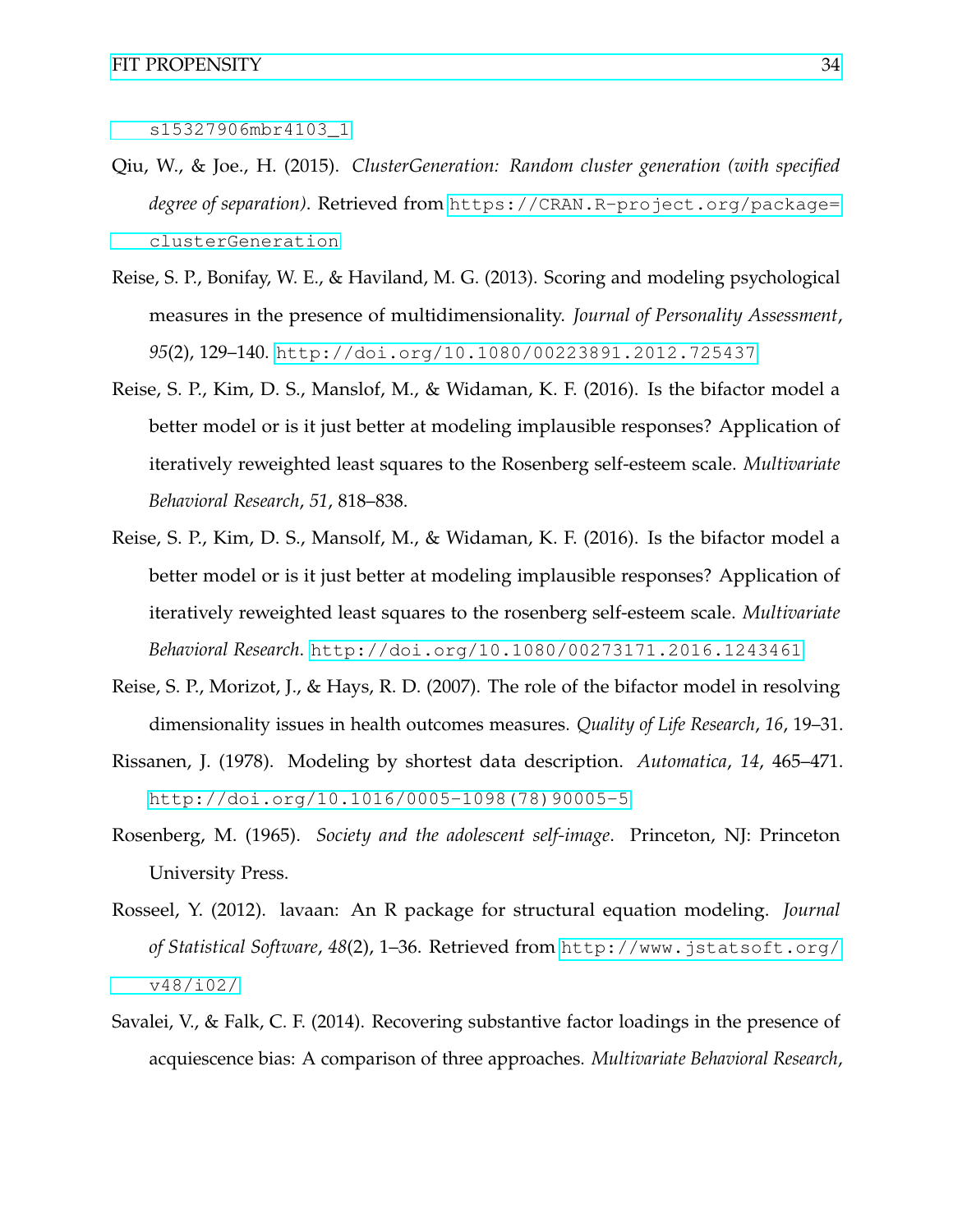*49*, 407–424.

- Skrondal, A., & Rabe-Hesketh, S. (2004). *Generalized latent variable modeling: Multilevel, longitudinal, and structural equation models*. Boca Raton, FL: Chapman; Hall/CRC.
- Steiger, J. H., & Lind, J. C. (1980, May). Statistically based tests for the number of common factors. Paper presented at the annual Spring Meeting of the Psychometric Society, Iowa City, IA.
- Tucker, L. R., & Lewis, C. (1973). A reliability coefficient for maximum likelihood factor analysis. *Psychometrika*, *38*(1), 1–10. <http://doi.org/10.1007/BF02291170>
- Wilcox, R. R. (2012). *Introduction to robust estimation and hypothesis testing*. Boston: Academic Press.

#### **Appendix: Generation of Random Correlation Matrices**

The original FORTRAN code for the MCMC algorithm was provided by Kristopher Preacher (2003) and ported to R and modified slightly by the authors. Let  $\mathbf{r}_k$  be a  $p(p-1)/2$  vector of correlations at iteration *k*, where *p* is the number of observed variables. In brief, this approach begins the MCMC chain with the correlation matrix set to an identity matrix, (i.e.,  $\mathbf{r}_0 = \mathbf{0}$ ).<sup>[14](#page-0-0)</sup> Candidate draws, are computed by  $\mathbf{r}_{k+1} = \mathbf{r}_k + \gamma \mathbf{z}$ , where  $\gamma$  is a step size, and  $\mathbf{z} = t^{1/p} \frac{\mathbf{x}}{\sqrt{\mathbf{x}}}$  $\frac{\mathbf{x}}{\mathbf{x}'\mathbf{x}}$ , with **x** and *t* randomly drawn at each iteration from an independent normal distribution, **x** ∼  $\mathcal{N}_p(\mathbf{0}, \mathbf{I})$ , and uniform distribution, *t* ∼ unif $(0, 1)$ . Candidate draws are only rejected if they result in a non-positive-definite matrix, or if correlation values exceed allowable values (i.e., within  $\pm 1$ ). In order to reduce these possibilities with large correlation matrices, smaller step sizes are required, which in turn then requires more iterations between draws to reduce autocorrelations. That is, as in typical MCMC applications a number determines *thinning* - or the number of iterations between saving random correlation matrices - and only a subset of iterations (e.g.,  $n = 10,000$  out of 200,000) are saved. The step size (from .56 to .1) and number of iterations (from 200,000 to 10 million) are pre-set under the original algorithm for a range

 $14$ Or a matrix with .5 correlations if only positive correlations are desired, as in the original code.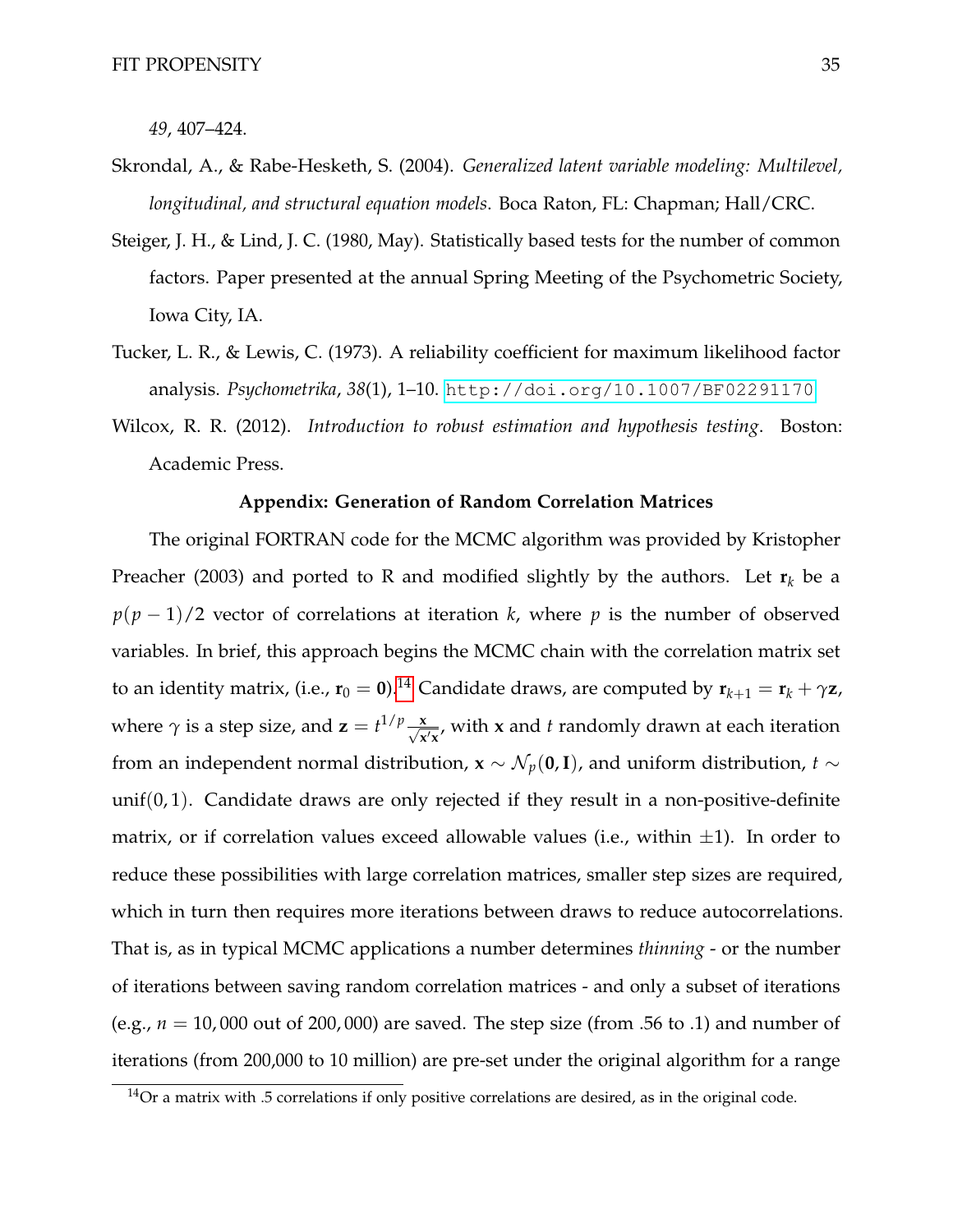of observed variables from 3 to approximately 16.

Our modifications of the code included an increase to a default of 5 million iterations for the MCMC algorithm. Parallel processing can be used by creating *m* independent chains for generating correlation matrices. The total number of iterations is held constant where possible by dividing the total number of iterations and draws equally among the *m* chains. In the case of many processing cores, this could lead to very few iterations per chain. To prevent this, a minimum number of iterations per chain is set at 10,000. In both cases, these options are modifiable by passing a list to an additional argument, mcmc.args, and documentation on possible options is provided in the *ockhamSEM* package.

Lewandowski et al. (2009) introduced the ability to generate correlation matrices with the *vine* and *onion* methods, which are faster than the MCMC algorithm. The MCMC algorithm may still generate many correlation matrices that must be discarded due to lack of positive definiteness. The vine method is based on work by Joe (2006), in which partial correlations are generated from a linearly transformed Beta distribution and transformed into product moment correlations. The computations involved can be illustrated using *C-vines*, which define the dependency structure among the variables using a graphical model. We do not pursue the vine method further due to the need to further study involved tuning parameters that may affect the space for the randomly generated matrices. The method we pursue in the current paper is the onion method which allows uniform sampling "over the space of correlation matrices" (p. 1998). The onion method constructs random correlation matrices recursively, starting with a single dimension and adding additional dimensions in later steps. Lewandowski et al. (2009) provide a detailed description of the method as it relates to elliptical distributions. Either approach is computationally fast, and these authors report generation of many (5,000) large correlation matrices (e.g.,  $80 \times 80$ ), in only a few seconds (using compiled C code) or a minute or two (using Matlab). In the present application, we use the *clusterGeneration*